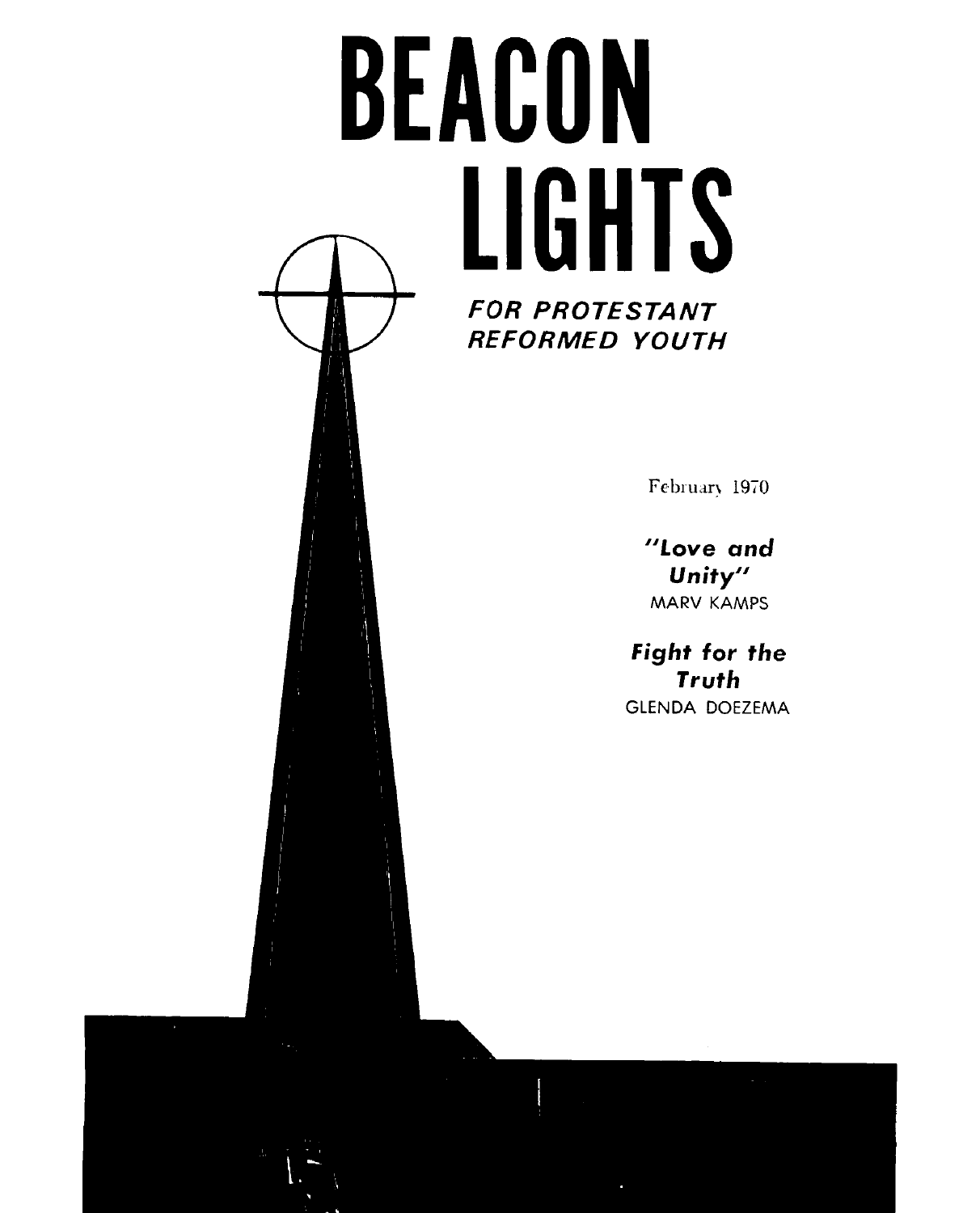

#### VOLUME XXIX

#### FEBRUARY 1970

NUMBER 10

Published monthly, except June and August<br>by the Federation of Protestant Reformed Young<br>People's Societies.

#### **EXECUTIVE BOARD:**

#### $STATE:$

| Ken Kuiter<br>Mary Krezel<br>Jane Schirper (1999) Public Relations Staff<br>Judy Ondersma |  |
|-------------------------------------------------------------------------------------------|--|
|                                                                                           |  |

#### **CONTRIBUTING EDITORS:**

| Rev. Robert Harbach Truth vs. Error |                         |
|-------------------------------------|-------------------------|
|                                     |                         |
|                                     |                         |
|                                     |                         |
| Rev. G. Lubbers, Rev. G. Van Baren  | From the Pastor's Study |

#### $\boldsymbol{\omega}$

All material for publication should be addressed<br>to CALVIN REITSMA<br>3287 S. Canal, Grandville, Mich. 49418 Grand Rapids subscribers please forward<br>subscription dues to PAT KAMPS<br>14395 - 48th Ave., Coopersville, Mich. 49404 Subscribers outside of the Grand Rapids area<br>please forward subscription dues to<br>MISS KAREN HOEKSTRA 952 Temple, S. E., Grand Rapids, Mich. 49507

All undeliverable material (Forms 3579) should be<br>returned to Miss Karen Hoekstra<br>952 Temple, S. E., Grand Rapids, Mich. 49507

Second Class Postage paid at<br>Grand Rapids, Michigan<br>Subscription price \$3.00

## In This Issue

 $\sim$   $\sim$ 

| <b>EDITORIAL</b><br>and the community of the contract of the contract memorial contract of the community of the contract of the co                                                                                                  |   |
|-------------------------------------------------------------------------------------------------------------------------------------------------------------------------------------------------------------------------------------|---|
| Love and Unity - Mary Kamps                                                                                                                                                                                                         |   |
| BRIDGING THE GAP (1999) (1999) (1999) (1999) (1999) (1999) (1999) (1999) (1999) (1999) (1999) (1999)                                                                                                                                | 7 |
| Frank Van Baren                                                                                                                                                                                                                     |   |
| $\sim$ 1000 $\sim$ 2000 mag gas and a good point magnetic contract the component magnetic contract of the $2$<br>FEATURE                                                                                                            |   |
| The Christian's Responsibility Toward Urban Problems $-$ Bern Wigger                                                                                                                                                                |   |
| . <u>See paragraphs of the minimum minimum and the community of the community of the second contract of</u><br><b>CONTRIBUTION</b>                                                                                                  |   |
| Fight for the Truth - Glenda Doezema                                                                                                                                                                                                |   |
| FROM THE PASTOR'S STUDY <b>Example 2018</b> 2019 12:00:00 12:00:00 12:00:00 12:00:00 12:00:00 12:00:00 12:00:00 12:00:00 12:00:00 12:00:00 12:00:00 12:00:00 12:00:00 12:00:00 12:00:00 12:00:00 12:00:00 12:00:00 12:00:00 12:00:0 |   |
| An Inheritance Among Them Who Are Sanctified - Rev. G. Lubbers                                                                                                                                                                      |   |
|                                                                                                                                                                                                                                     |   |
| Sue Porte                                                                                                                                                                                                                           |   |
| 8 - The material construction of the construction of the construction of the construction of the construction of $\sim$<br><b>CRITIQUE</b>                                                                                          |   |
| "Closer to God" - Jeanne Gritters                                                                                                                                                                                                   |   |
| TRUTH AN ERROR (1999) (1999) (1999) (1999) (1999) (1999) (1999) (1999) (1999) (1999) (1999) (1999) (1999)                                                                                                                           | ۰ |
| Interpreter - Rev. Robt. C. Horbach                                                                                                                                                                                                 |   |
| BOOK REVIEWS The company of the company and the contract of the company of the contract of the contract $12$                                                                                                                        |   |
| io cillitaksema                                                                                                                                                                                                                     |   |
|                                                                                                                                                                                                                                     |   |
| Koren Lubbers                                                                                                                                                                                                                       |   |
|                                                                                                                                                                                                                                     |   |
| Dan Koerner                                                                                                                                                                                                                         |   |
|                                                                                                                                                                                                                                     |   |
|                                                                                                                                                                                                                                     |   |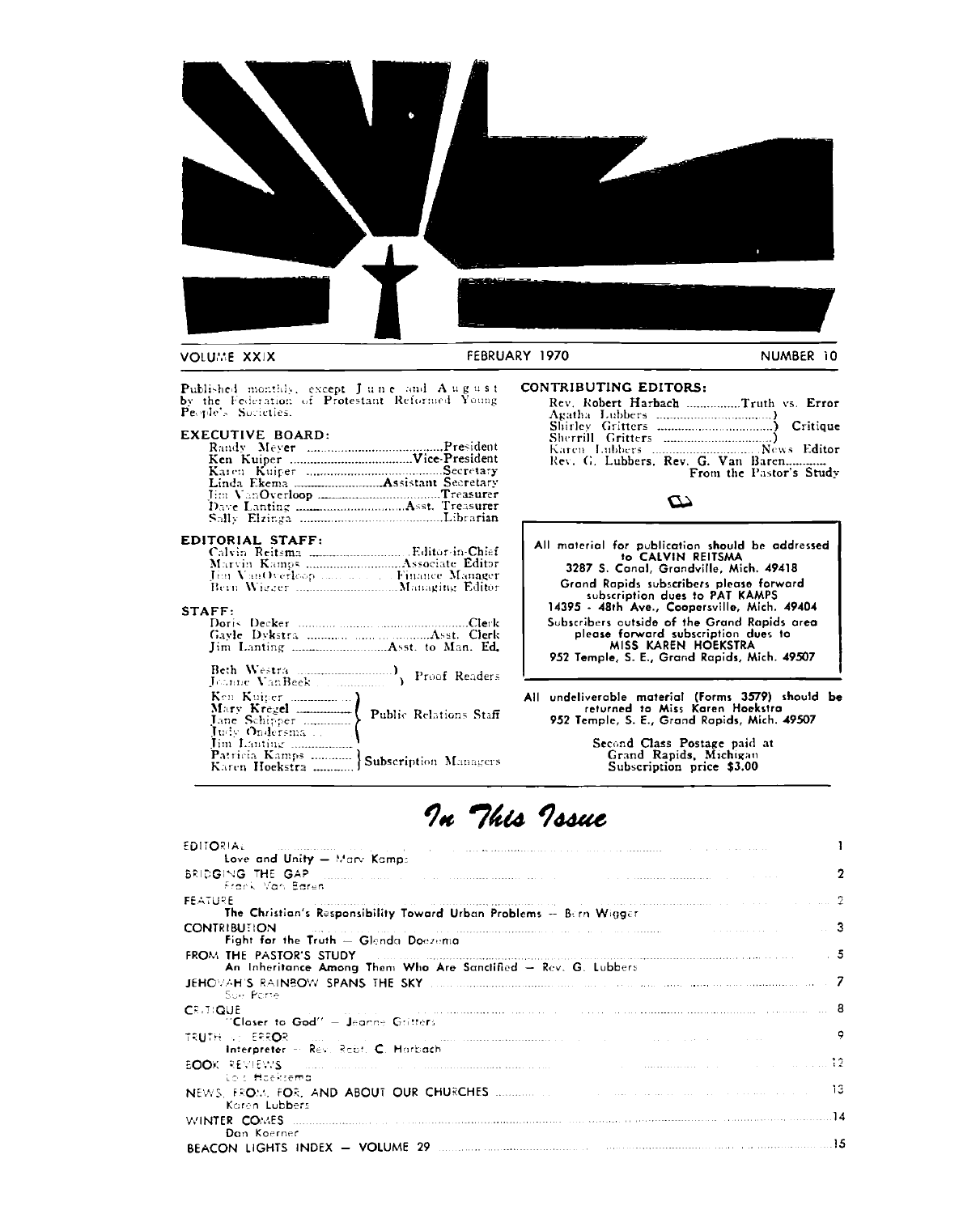The accusation is frequently made against the Protestant Reformed Churches that we lack love, we do not express any love for one another, but are always at each others throats, bickering and disputing over a host of unimportant matters. Many charge that our people are not kind and considerate of those who visit our churches. Indeed, others claim that, because we do not get involved in the problems of the world concerning "man" and "man's needs," we thereby prove that we lack love. And it is claimed, because we lack love, therefore, we do not manifest the unity, the fellowship, the communion that believers should experience with one another in Christ Jesus.

The concept love is the crucial standard or criterion on the basis of which we must realize the unity of believers. But many fail or refuse to define the concept love as it would apply to the church. What must I love? Whom must I love? The answers to these questions very definitely forms the basis for the unity of believers in Christ Jesus. Christ prayed for the unity, the "oneness," of all them that had been given unto Him (John 17:21). We have, therefore, an obligation before God to manifest in love the "oneness" for which Christ prayed. We may not make light of this obligation. This is far too often done among us. Each one of us, as individuals and as a denomination, have the grave responsibility to manifest the unity of believers, which is ours in our Lord Jesus Christ. It is true, of course, that we can not now attain the perfection, the absoluteness, of the unity we have in Christ Jesus. But we must strive for it nonetheless. The basis of that unity is very definitely *love*; but the question is the love of what?

We must not overlook the fact that the Reformed churches have faced this problem before. They were forced to establish a confessional basis for the unity of believers. Our fathers, therefore, have given us a rich heritage. We must establish and maintain the unity of believers in Christ on the basis of the love of the Confessions of our Reformed fathers. The Confessions set before us in a systematic way who Christ is and what is the meaning of His work. In brief the Confessions systematize for us the record of the revelation of God in Christ Jesus. We are and must remain a Confessional church. The love of the truth, i.e., the love of the doctrinal truths set forth in the Confessions over against every distortion of the meaning of God's Word, forms the basis for the unity of believers.

This has several very practical implications for you, the young people of the Protestant Reformed Churches. In the first place you must read and study those Confessions. We must not neglect the fruit of the Spirit of Christ, who has led our fathers into all the truth. We must build upon their confessions, we must maintain their witness over against every error. You want to express your love, i.e., the love of Jesus Christ? Then do not neglect the testimony of His Spirit Secondly, when you are dating and looking for your life's partner, you must search in the right places. I dare say, you will not find one who loves the truths of the confessions at the "movies," or at the "race track" or at the "rock festivals." The enemies of God go there. Look for your life's partner in the sphere of the church, Thirdly, when we are tempted to leave our churches and to go elsewhere, we must be very cautious. When troubles, bickerings and a spirit of bitterness is found among us we are tempted to say: "Boy, I have had my belly full of it . . . I am leaving." Or we might want to leave the church because of a certain "sweetheart" who refuses to come to our church. We must ask ourselves, at those times, do these things warrant a separation from the church. Only corruptions or denials of the truths of Scripture or the Confessions can possibly warrant or merit a separation from our churches. Many have found *occasions* in our churches to express their "lack of love" for the Confessions of our fathers. History has proven this, Remember, it is only on Scriptural and Confessional grounds that we may even entertain the temptation to leave the church. Conversely, it is only on an understanding and love of the Confessions that we can maintain the unity of believers. There is no love manifest where there is a rejection or denial of the Confessions. There is no expression of the unity of believers in Christ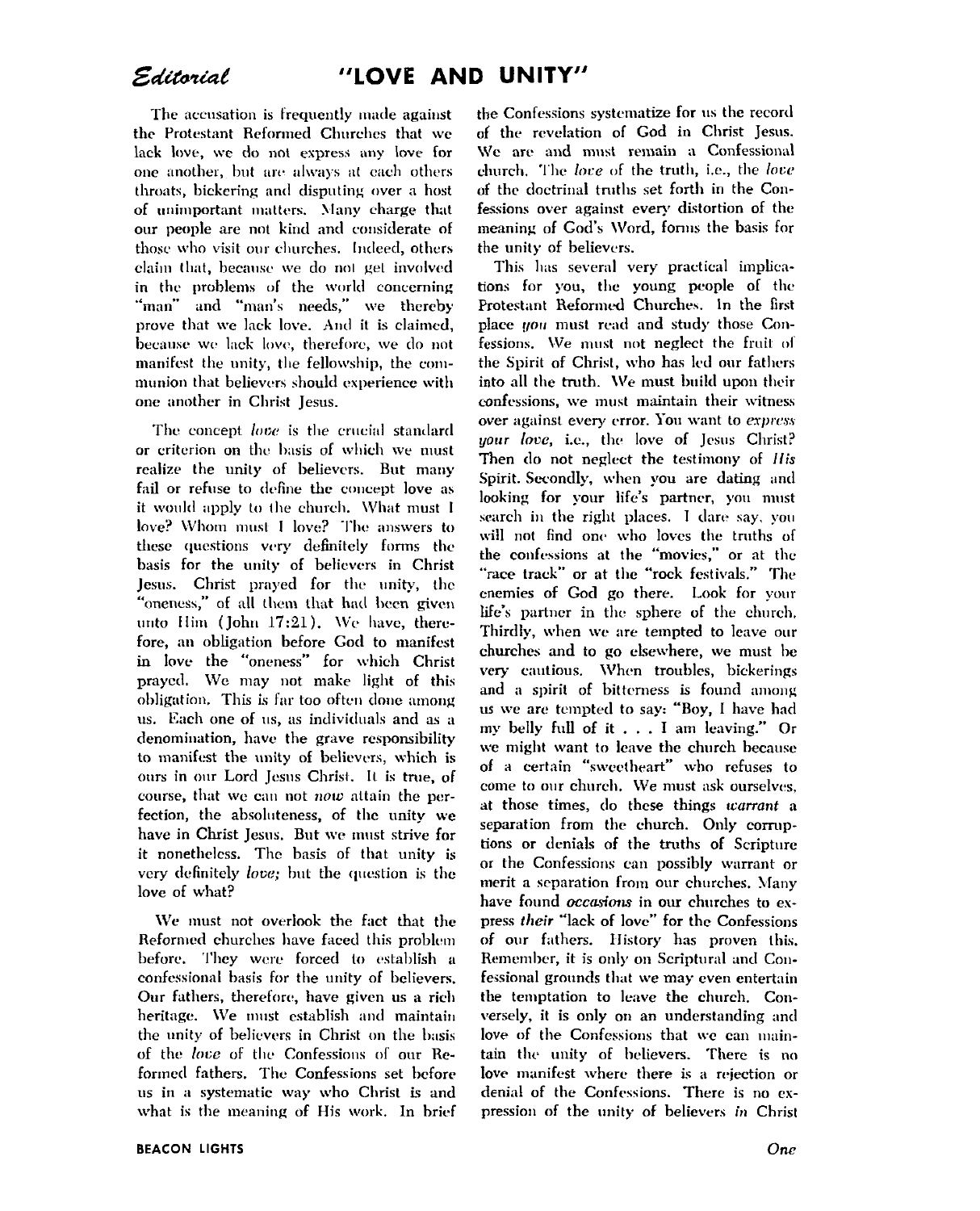where they neglect and disregard the Confessions as irrelevant for our times,

If you make the Reformed Confessions your confession and if you live out of a love for those Confessions, then you will not be so easily "rocked" by all manner of superficial accusations, but will begin to experience the unity believers have in Christ Iesus. We are not, and I hope never become.

a church of back-slapping, hand-shaking Philanthropist. The "love of man" has become the basis for the unity of believers in nearly every church round about us. That ought to be obvious to all of us. In conclusion, therefore, don't "sweat" the accusations of the Humanist; but we must be careful that God does not charge us with  $-$  *you* have lost your first love.  $M.K.$ 

#### **BRIDGING THE GAP**

ED. NOTE: This is the first contribution received for the public opinion column "Bridging the Gap." Readers are encouraged to send the editor their opinions and ideas concerning the generation gap.

January 6, 1970

Dear BEACON LIGHTS Staff:

I wish to write a few comments about the "generation gap." But before I proceed, let me mention that you already imply that a gap exists by your title "Bridging the Gap." Perhaps this too occurs because of the frequent comments of a "generation gap."

I believe, first of all, that the Sovereign God Who controls all things by His counsel should certainly rule out any gaps in our generations. The very thought of a "generation gap" implies that there is no power which sovereignly controls all things, but ideas and methods have changed so significantly that the rapidity of this change devotes a gap. Therefore, I would maintain that a gap does exist. When we see so much less respect for laws (parental and civil), the reduced standards on morality, and great reduction in church membership, we see that there is a gap in the development of sin. I don't believe that great

emphasis must be placed on changed customs although the advocates of this increased development of sin seem to be somewhat similar in appearance by attempting to appear of an advanced generation. But, for the youth of the church, we must view the gap in a positive  $way$  – more completely respect the laws that God has established, use the Word of God as our moral standard rather than as societies wishes, and see the reduction in church membership and subsequent exalting of the work of man's hands as signs of the coming of the antichrist. To a small degree blame for today's problems can be placed to a lack of communication between parent and child but to a great degree on a lack of communication between God (the source of all good) and the creature.

Thank you for the opportunity to express my opinion.

> FRANK VAN BAREN Loveland, Colorado

#### **FEATURE**

## The Christian's Responsibility Toward Urban Problems

**BERN WIGGER** 

Let me begin by saying that I am no authority on urban problems. I know very little when it comes to all the details concerning our cities, but I have lived in or near the "ghetto" for the past 15 years and these vears have made an impression on me.

The Christian claims to be a special person, special because he is a child of God. His life has been transformed from a life of sin to a life of love and perfect obedience through Christ. We say we have the love of God in our hearts and I believe that we do. But, all too often we find that old man of sin forcing his way into our hearts causing God's love to be forced to the background. This is never more apparent in our attitudes than with respect to the Black man in our society.

In this city and, I suppose, elsewhere we have been indoctrinated with propaganda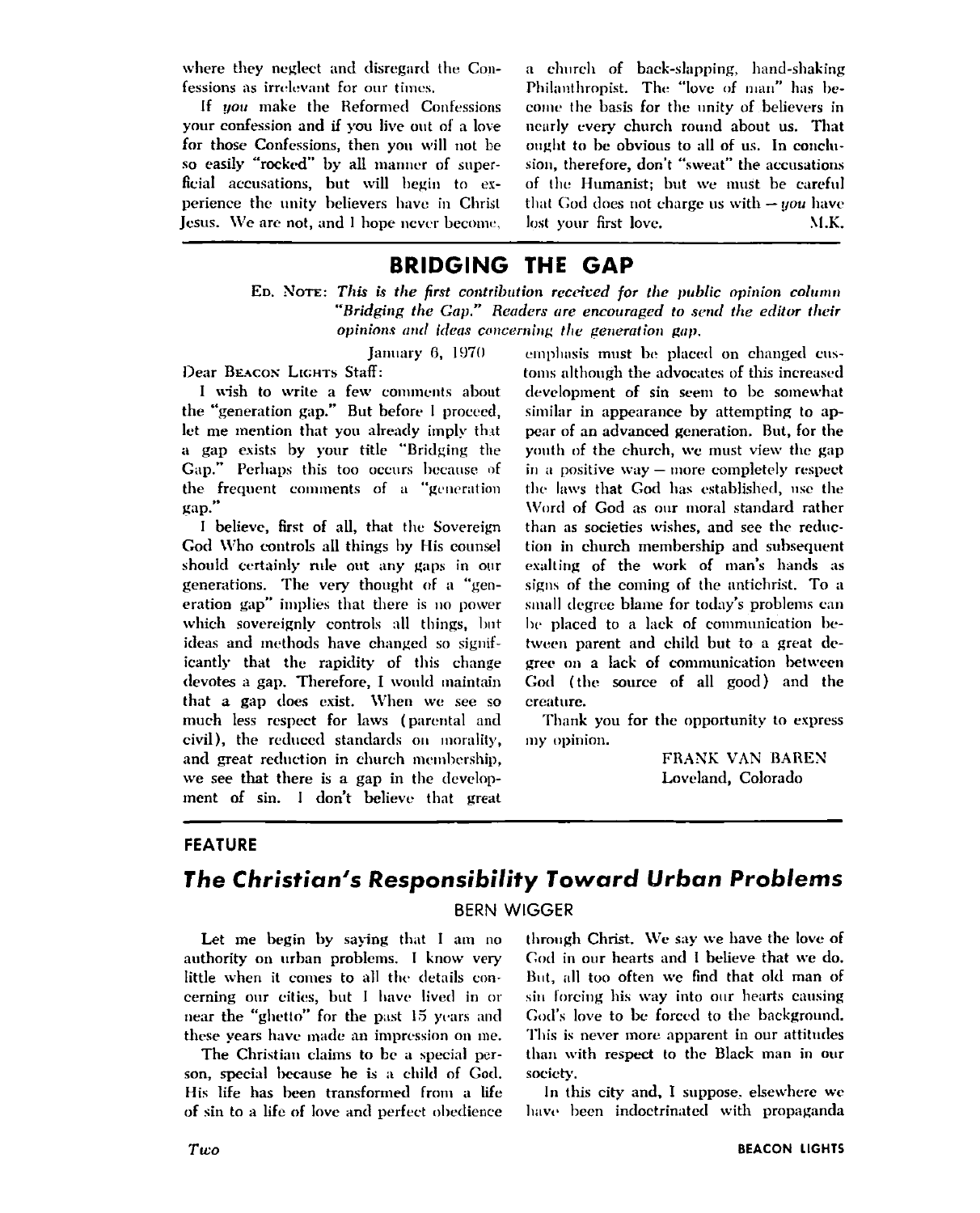to cause us to look down on the Black man. The older generation, by often referring to the Black race as an inferior one, have in effect caused our attitudes to become the same. Whether we are willing to admit it or not we are prejudiced toward Blacks and many other minority groups. Through most of our lives we came to believe that most Blacks followed the pattern of being drunk, lazy and responsible for the increase in crime. Their homes are wrecks but, look at the cars they drive and of course they all own a TV set. Blacks like other people are concerned with prestige. They are no different than a white person except for their background and heritage. But unlike the whites they have been forced to take a passive role rather than an active one as most whites enjoy.

It is time that we as Christians realize what has happened in our country. The Black man through no fault of his own is seen as an outsider and often as a rebel. He is being forced to use force to make his demands met. We should begin to love our neighbor regardless if he is black or white. It isn't an easy thing to turn around and begin to love someone whom you haven't loved before. But because we have the love of God in our hearts we can make a small beginning. I feel that because the world doesn't have this love of God they can never begin to love the Black man as the Christian can. This is quite evident in this country because of the lack of progress in the area of civil rights. Unregenerated man can love nobody but himself.

You must remember that I am not saving that the Church become active in the field of civil rights, but rather that Christians as individuals become involved. It is amazing how apathic a Christian can become. He goes to Church on Sunday and for the rest of the week he seems entirely content to sit back and watch the world in which he has been created fall apart. Of course we know that the end is coming and that these are signs of the times but this is hardly an excuse for us to sit back and wait for the return of Christ. Man is an active creature. He can not be content to become a person who isn't involved.

Today more than ever the Christian must let his light shine. A Christian must be willing to become active in urban problems. including the Black problem. The Christian is the only one in God's creation who can love as Christ has told us, because he has the love of Christ in his heart,

I realize of course that by writing this article I won't change our long conceived attitudes overnight. The Christian is constantly in a struggle with the Devil who often times comes out on top of the struggle. All we can do is try to live the lives God has commanded for us. Put a little love in your heart.

#### **CONTRIBUTION**

#### FIGHT FOR THE TRUTH

#### **GLENDA DOEZEMA**

#### **Author's Note**

I was assigned to write a report on "Trends in the Church" for my Bible course at Central Christian High School in Grand Rapids. It was understood that this would mean trends in the Christian Reformed church even though I am now Protestant Reformed. While I was doing my research on this assignment. I read an article on "Mixed Marriages" by Rev. H. Veldman, which was printed in the Standard Bearer. This article spoke of the hidden dangers that exist in a marriage in which one person is Christian Reformed and one person is Protestant Reformed, and the Protestant Reformed partner joins the Christian Reformed Church. These dangers and differences in the Christian Reformed Church are not always noticed to their full extent before a marriage of this sort takes place. Therefore, I decided to use my paper for an article in the BEACON LIGHTS. Hopefully this will show some of the many differences that do exist between the two churches.

I would also like to add that I did not write this article because I want to give a negative picture of the Christian Reformed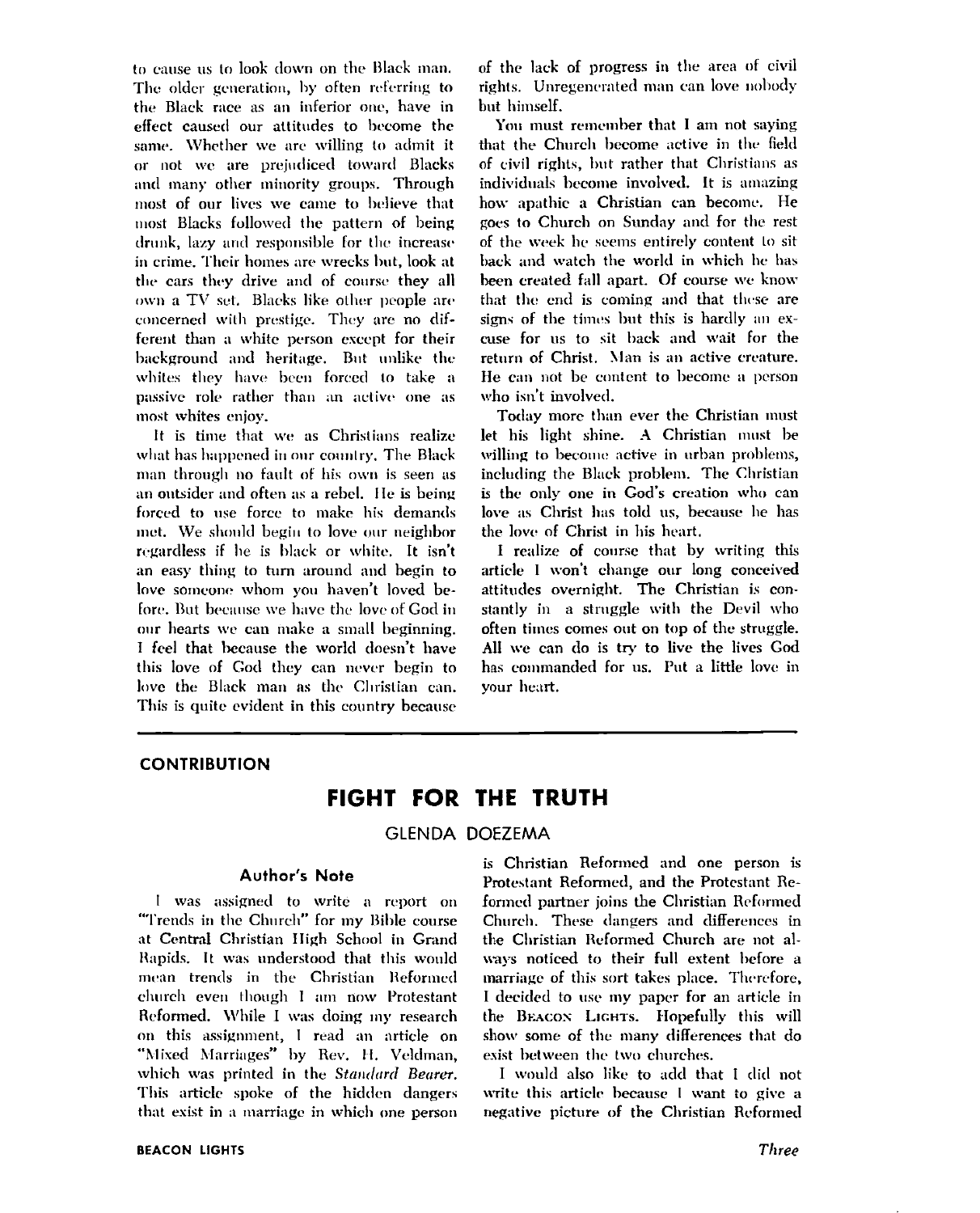Church for some personal reason or other. but to let things be seen as they are.

#### $\bullet$

Of the many trends or changes taking place in the church I decided to narrow my report down to just one trend. I chose the subject of church worship because it is a very basic part of Christianity. A change in worship will naturally result in a change of many other phases of the Christian life. Through church worship or more specifically, the preaching of the Word, the Christian receives the spiritual food that is so necessary for him to walk in Christian faith. If this food fails to provide the sinner with what he needs, it will also affect his walk in life.

The social gospel is definitely not a nourishing food for the Christian. What does the term social gospel mean to me? It does not merely mean sermons on the racial problem, the plight of the poor, and other such problems. It is any sermon which is not preached purely and solely from the Word of God. How can any sermon which has a purpose of giving a solution to horizontal problems rather than vertical refresh the sinner spiritually? Besides, how can I be told to express my love for God to my neighbor when I'm not even told about the love of God. If I have the love of God in me, I won't need any sermons on the racial problem to tell me to love my neighbor. This love follows naturally when I have the love of God.

"You have to accept Christ because then you will be happy" is a common phrase used to propagandize the Gospel. Christ is referred to as "cool" and the best friend you could have. Accepting Him is lightly called beautiful and groovy. In a Young Adult Worship Service at La Grave Ave, Chr. Ref. Church, a woman announcing "God's Farewell" concluded by saving, "God says it's a pleasure to serve you. God says, 'Come again."

In these cases, is not God being asked to serve man so that man may selfishly receive these things such as happiness for himself.

I think the change in church worship is a cause for the many other changes that are taking place in the church today. When church sermons deal with the social problems of the day and God serving man rather than man serving God there can be little doubt as to why dancing, movies, free love, and other worldly entertainments have taken such a hold on the young people.

I would like to have you read for yourself what a Chr. Ref. minister calls worship. His text is from John 4:24. "God is a Spirit; and they that worship Him, must worship Him in Spirit and in truth," He said it was difficult to define worship because you can't analyze it when you stop to think about it because then you've stopped worshipping. Not being able to define worship, he gave examples of worship. He said, "If a boy or girl says, 'I love you' and the other responds with love - that's worship." Next he emphasized that there is not a set time for worship. He said, "There are no special songs, places, no special liturgy, and no special dress for worship." He wound up by saying "Anything natural to you must be worship.... If you do something not natural to you . . . you're a hypocrite." He stated that "worship is intercourse, marriage, and a love affair."<sup>2</sup> His speech was well received and he was thanked by a song entitled "Thank You," which was written by the  $W.C.C.$ 

This type of sermon is neither uncommon nor can be said to typify the Chr. Ref. sermons, but for any minister who is allowed to speak like this and still be in good standing in his denomination surely must show the true character of that denomination,

Is it then any wonder that the youth of this church complain about not getting anything out of the sermons and resort to their own underground churches? It certainly is no surprise that they feel the need for something different. Because this change in preaching and worship took place and is taking place so slowly (with one thing leading to the other), the average person has been lulled along by it because it is somewhat undetectable. It is no wonder that these young people did not turn to God's form of worship but to the Devil's.

I believe the Protestant Reformed Church preaches the pure Word of God but let this article be somewhat of a warning. We will have to FIGHT with the whole armor of God to keep it as such.

<sup>1.</sup> Excerpt from the News Bulletin of Association of Chr. Ref. Lavmen, Dec. 1968

 $\overline{2}$ . Excerpt from the News Bulletin of Association of Chr. Ref. Laymen, Dec. 1968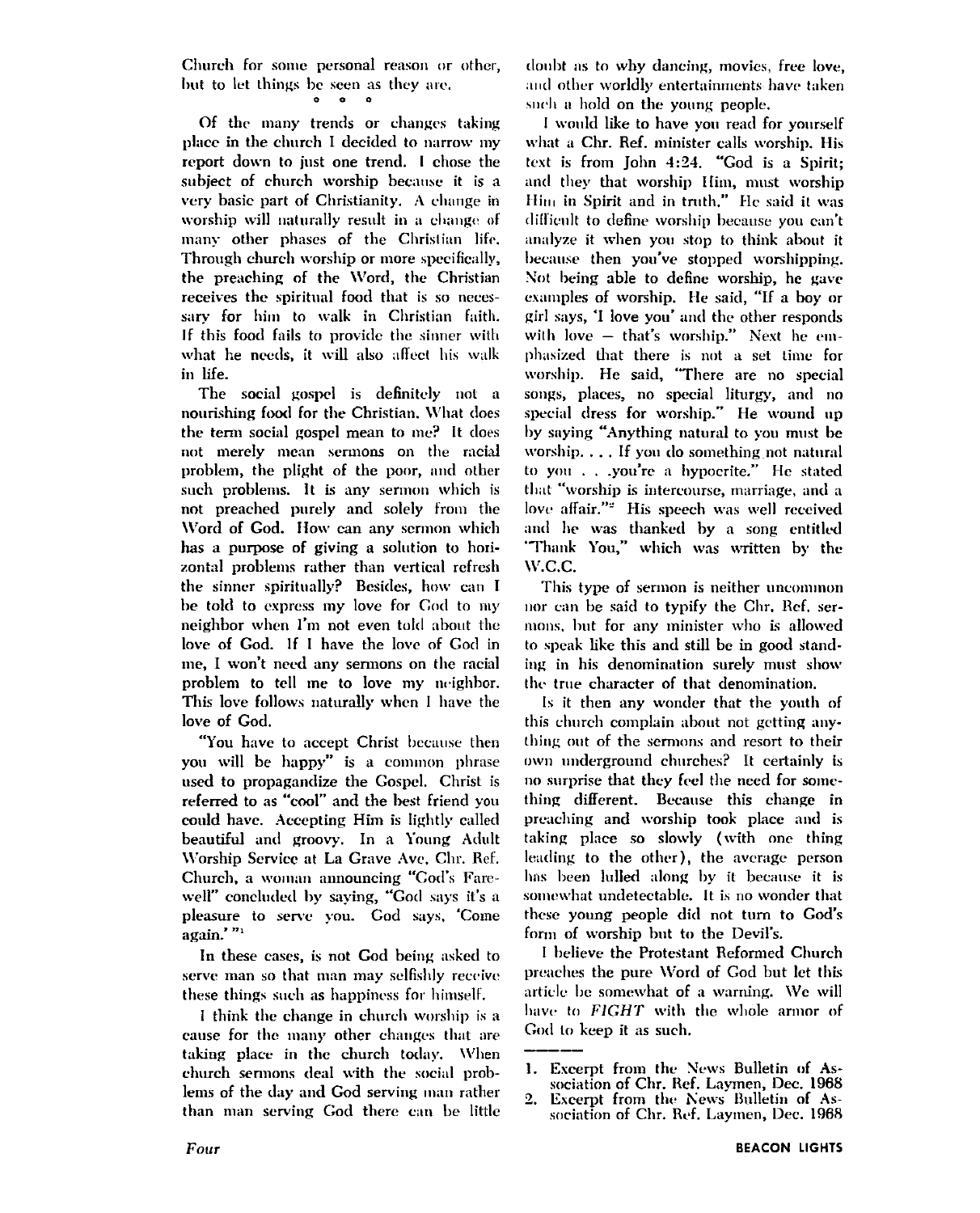

#### AN INHERITANCE AMONG THEM WHO ARE SANCTIFIED

"Then came the daughters of Zelophehad  $\ldots$  and they stood before Moses  $\ldots$  saying  $\ldots$ Give us a possession among the brethren of our father. . . . " NUMBERS 27:1-4

There always are among God's people those who are the violent; those who take the kingdom of heaven by force. No, they do not try to take it with the edge of the sword. The kingdom of heaven cannot be taken in that way; it is taken by faith in God's sure promises which speak concerning the inheritance which is for the children.

They desire a place, an inheritance among the saints!

They ever say: "Give us a place, a possession among the brethren of our father. We desire a place in the church." They would rather be doorkeepers in the house of the Lord, than to stand in the dwelling of wickedness.

Such were the daughters of Zelophehad. These daughters came from a family where there were no sons. Their names are expressly mentioned by the sacred writer: Mahlah, Noah, Hoglah, Mileah, and Tirzah, Five daughters, fair and wise, with a wisdom which springs from the fear of the LORD. They were directly interested in their father's name. Even their sinful father they could not curse, but could only bless his name. Yes, Zelophehad had died. He had died for his sin! Yet, he had not died as an insurrectionist in Israel, whose very name and inheritance were gone forever. He had died for sins which were of such a nature that they did not make him forfeit a right in Israel. He belonged to those thousands and thousands of generations in which God's mercies are shown, and where His anger will not burn forever. He did not belong to those who hated God, and upon whom the wrath of God comes even to the third and fourth generation.

Hence, these daughters claimed the promised mercies of God, and they stood upon the covenant promises of God which cannot fail.

In suing for their inheritance, the daughters made the promised mercies of God the point of their plea. Wonderful daughters these were! They were not interested in the lusts of the flesh, the lusts of the eyes and the pride of life, which all will pass away. They were interested in the eternal inheritance of heaven as portrayed in the inheritance in the land. These daughters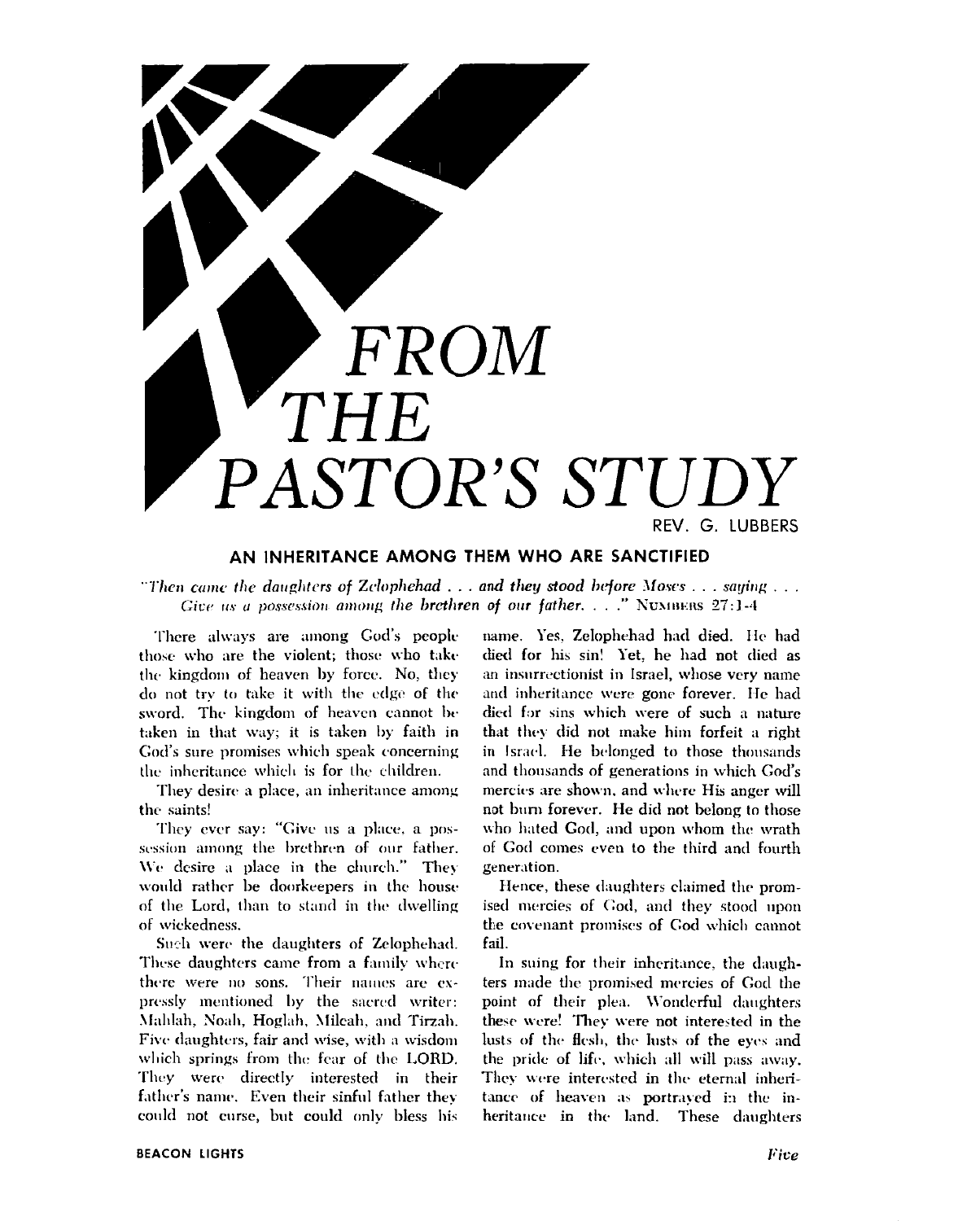sought their allotted portion in the tribe of Manasseh. They were daughters of Joseph, and their father's portion should be in that tribe. Only, now he had died and had no sons; he had no legal heir to take his place as one to wvhoni the inheritance is **hc**queathed.

It was time to speak out. The second numbering of the people had just taken place. The first numbering had been at Sinai some 39 years before this. Much, so very much, had happened since that thne. There were the "natural" deaths which occur in any generation. But there were also those who died as the fulfillment of the Word of God that they should die in the wilderness. The Bible tells us in Numbers 26:64: "But among these there was not a man of them whom Moses and Aaron the priest numbered ... for the LORD has said unto them, They shall surely dic in the wilderness . . ." Then too there were those who died in special plagues in the wilderness, such as Korah, Dathan, and Abiram. But now the time has come for the second numbering of the people, partly to determine the number of eligible fighting men that could be recruited for the army, and chiefly to determine the basis for giving the land to the heads of the houses in Israel. This decision was to be all-determinative for the entire time of Israel's possession of the land.

The daughters of Zelophehad were women of foresight and action. It was the foresight and the prudence of faith. Their actions set a precedent and principle for all time in division of the land in Israel as this was connected with the law of the year of Jubilee. In this year all the land was returned to the original owners as their allotted portion, and the principle was to give the land to the nearest relative. The act of these daughters met with the LORD'S ap-

proval and blessing. The land would be given, **if** there were no son, **LO** he daughters as joint-heirs of the inheritance of life. If there were no daughters the land would be given to the father's brethren. If there were no brethren, the inheritance would be given to the man's father's brethren (uncles and consins). If all of the latter were absent the inheritance would be given to the next of kin of the family.

Thus it was unto the children of Israel a statute of judgment!

Thus it is still in the church. Rise up, ye daughters of Zelophehad, and claim your inheritance among all those who are sanctified. Do this in your life in the home anti church, in society and the catechism class. Rise up ye daughters fair, when you are asked for a "date." Be sure that the young man will fit in with the inheritance of your fathers in thc church. Will it fit in with your place and confession of faith? Will it fit in with the Reformed faith once delivered to the saints? Yes, you too have fathers who have sinned. But they have not hated God. They have an inheritance in Israel. Claim this inheritance. and confess in joyful song: "Faith of our fathers, holy faith, we will be true to thee till death .. ."

It is a holy ordinance and statute in Israel that we confess the truth, and reject all heresies repugnant therewith.

Is this the pearl of great price than which there is none more precious to you? He that lovcth father, mother, brother, or sister more than Me is not worthy of Me, says Jesus. From your fruits you shall be know\m.

Rise up, ye daughters of Zelophehad!

Look to God who is able to give you an inheritance among all them who are sanctified.

#### **The Beacon Lights Staff wishes to th3nk the following:**

| Loveland Church \$32.00 |  |
|-------------------------|--|
| Holland Church  34.20   |  |
| Hull Church   17.45     |  |
| Edgerton Church  15.70  |  |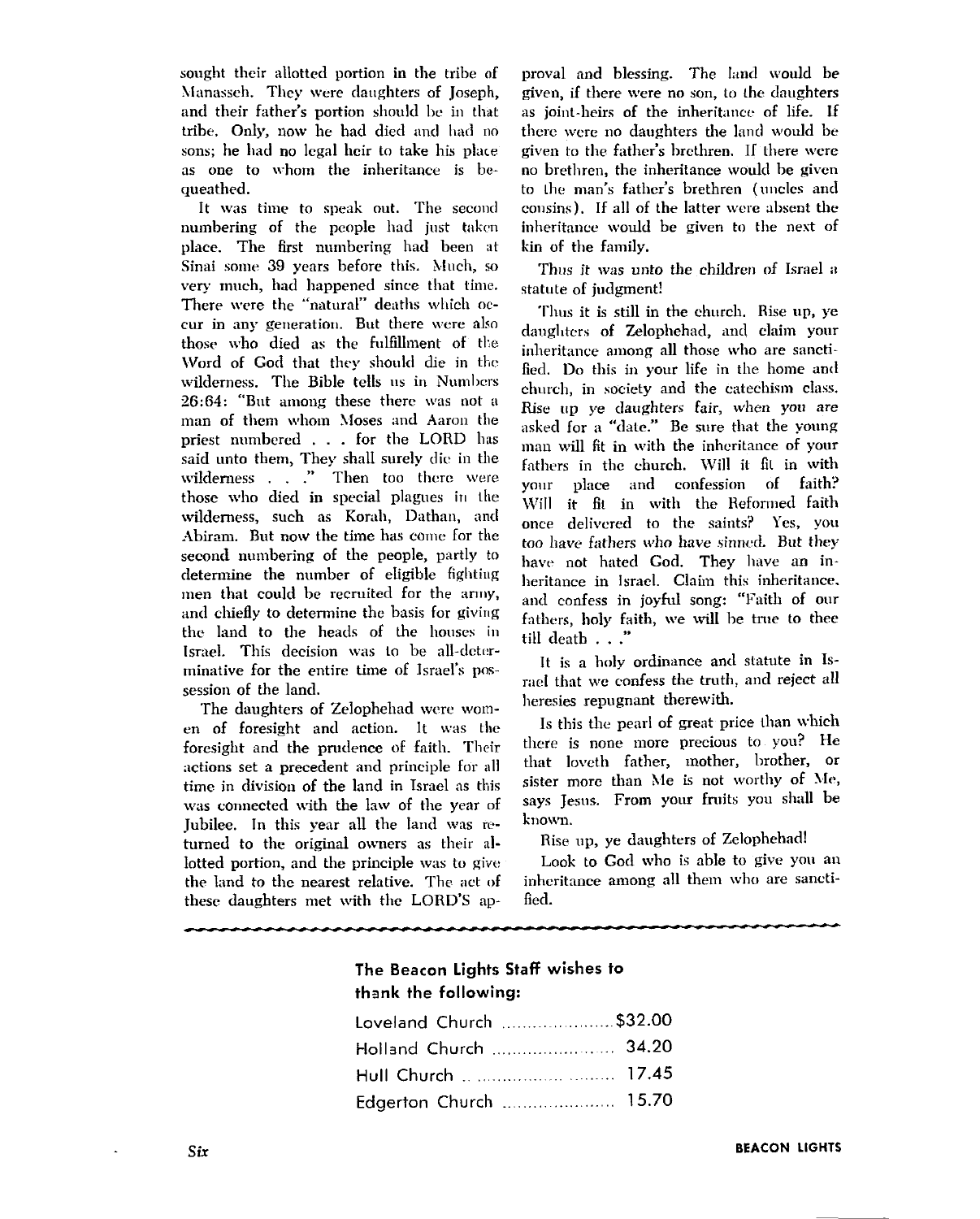ED. NOTE: For many years no event in our church at Redlands, California has been without the inspiring poetry of Miss Sue Porte. Here we wish to share her thoughts with you.

#### **JEHOVAH'S RAINBOW SPANS** THE SKY

#### $_{by}$

#### **SUE PORTE**

In the springtime of the year Gentle breezes stir the air Flowers bloom in grand array Song-birds trill their love songs gay, Tiny leaflets on the trees Wafting gently in the breeze, All nature bursting forth to raise To God on high a song of praise.

For stalwart youth and maiden fair, Life's springtime blooms without a care. Their hearts are gay; their hopes are high, They tread life's path without a sigh, They pledge their troth and take their vows On bended knee in God's own house, For God in grace, their God Most High Did spread II is rainbow in the sky.

In summertime birds cease their song To chirp and flutter all day long, Twittering, hopping everywhere For nestlings need their constant care. There are so many mouths to feed, But heavenly Father knows their need. He hears their crying, heeds their call, Is mindful of each sparrow's fall.

Life's summertime brings many a care To loving faithful wedded pair. With children. God their home doth bless. Bringing delight and happiness. Though often care and some distress. They must be nurtured, fed, and dressed, And also taught of God's great love, Whose rainbow spans the heavens above.

In autumn days the birds do fly, Winging southward, soaring high. God steers their course on journey bold, Bidding them flee from winter's cold, Softly rustling in the breeze, The frost has tinted leafy trees In brilliant hues and colors fair, So like the rainbow in the air.

With life's autumn changes come, Children, wedded, leave the home. Now alone they must prepare For old age, which comes so sure. Steadily they onward plod Trusting ever in their God, For God's promises endure His rainbow shines forever more.

Now winter's cold is in the air. The lofty trees stand stark and bare. The song of birds is heard no more, They're sheltered safe on other shore. Storming wildly, winds do blow, Bringing cold and ice and snow. And when the earth lies clad in white, And sunbeams break the prism of light Like sparkling diamonds of great price In rainbow hues shine snow and ice.

Life's wintertime is harsh and bare, Life's pleasures fade for married pair. In feebleness they tread their way, Trusting in God, their help and stay. On Calvary's cross they fondly gaze, Where love breaks through in warmest rays, There mercy and God's justice meet, To make Salvation's work complete. His glorious promises of yore In muriad hues glow ever more.

And when in death their eyes they close, To rest in peace and sweet repose. They'll open them on yonder shore, To gaze in wonder and adore, Beholding Him in pure delight. Who sits enthroned with power and might In glorious splendor of dazzling light, Fuzed with myriad colors bright. For a rainbow circles 'round the throne: Of Jesus the Savior, God's Own Son,

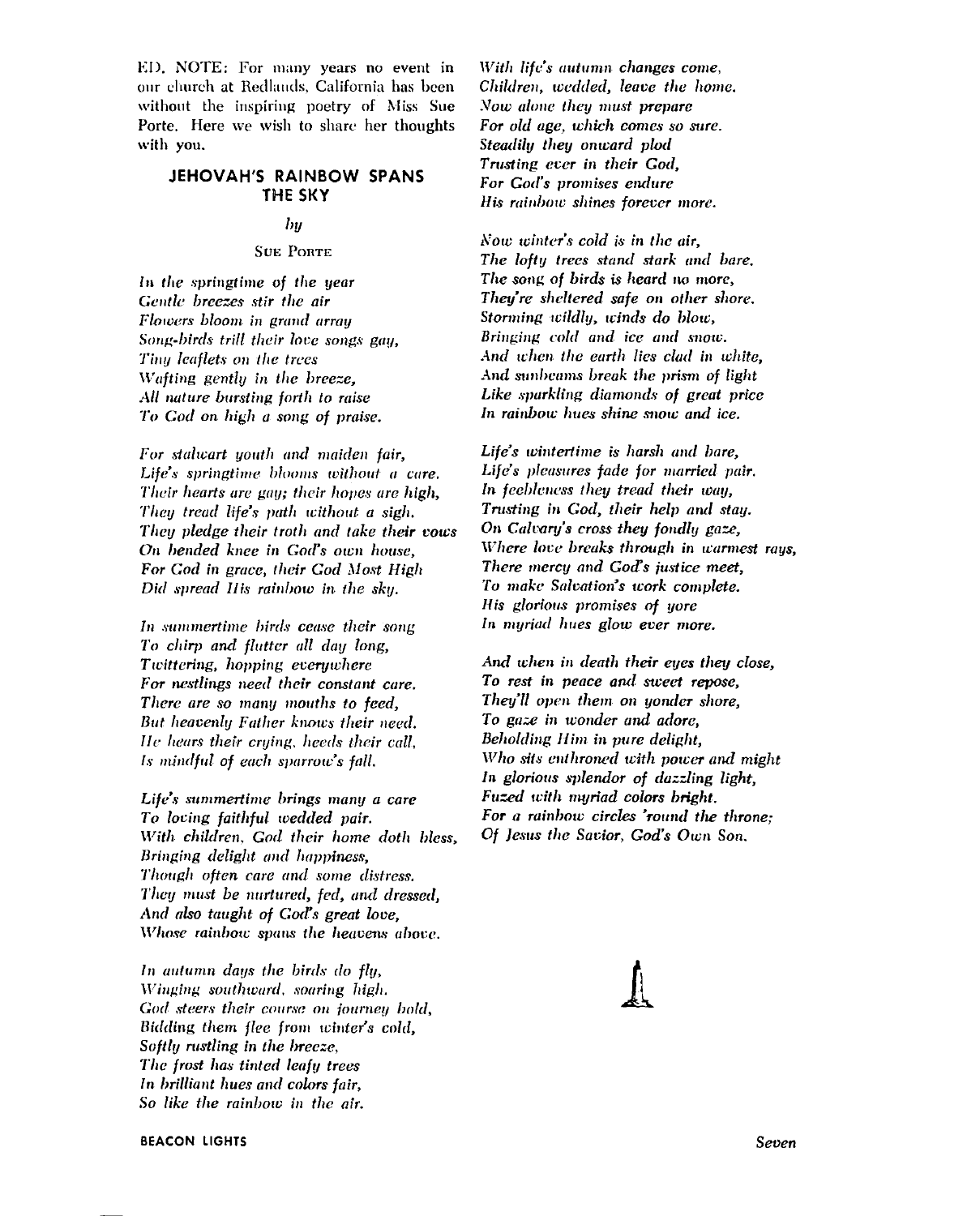

**JEANNE GRITTERS** 

#### "CLOSER TO GOD"

The fool says in his heart. "There is no God." The Deist says that there is a God, alright, but he is so far removed from this world that he only visits us once in a while. The Pantheist says that everything is God  $-1$  am God.

To all of these the child of God answers, "I know there is one true God because I walk with Him." God's holy Word, speaking through our consciences, convinces us that we need not try to prove that God is. God is not far removed, even though He is in heaven. He is not an abstraction, He is not somewhere in the distance, but God is near, for we walk with Him.

Walking with God does not mean merely living in God's presence, for there is no creature that He does not constantly touch and uphold. God's eyes are always upon His creatures, and therefore they live and move continually in his presence. We often tend to practice Deism at one time or another, even though we may not realize it. Our life and conversations may suppose God to be far away. But the fact is that in Him we live and move and have our very being.

Nor does walking with God refer to just an awareness of living in God's presence. It doesn't mean that we know we have dealings with God. This everyone knows. "Because when they knew God, they glorified Him not as God." Even the worst heathen were aware of God. All men are aware of God's presence, even though "they do not like to retain God in their knowledge.'

Walking with God is an intimate relationship with Him. To realize that God is present is one thing; to have fellowship of love with that God is quite another. Walking with God is the privilege of His children only, whom He leads step by step along the paths of life. The child of God confesses that God surrounds him and has laid His hands upon him. He confesses that God is above him, below him, all around him, that we live and move in Him, and are conscious of Him.

But walking with God is something more than this. We read that Enoch walked with God. This seems to imply some kind of unity or agreement between God and us. We and God, after all, are walking in the same direction. This harmony is based on the fact that God's will is become our will; God's purpose, our purpose; God's Word, our Word. God walks in his perfection, in His law, and we must walk with Him there.

We not only know there is a God, but we actually speak to Him. Walking with God we bring Him our joys and sorrows, not as if he were afar off, but near by. In this intimate relationship we confide our secrets to Him, tell Him things we would not tell others, and bring Him matters probably none other would understand. And God answers us. Seeking advice and guidance from Him, He gives it, and we receive it in submission.

Although the disciples literally walked with Jesus many times while He was on this earth, they continued to do so in a much more glorious sense when He was taken from them. For the Holy Spirit now brought them God's presence. Walking with God, therefore, is walking in the Spirit, not in the flesh. The Spirit dwells in our hearts, makes us aware of God's presence, and God becomes the center of our lives.

God alone makes walking with Him possible. He has chosen His people, and chooses them to walk with Him. It is evident, then, that God cannot have fellowship with darkness, and cannot walk with those that are unclean. God's delight is only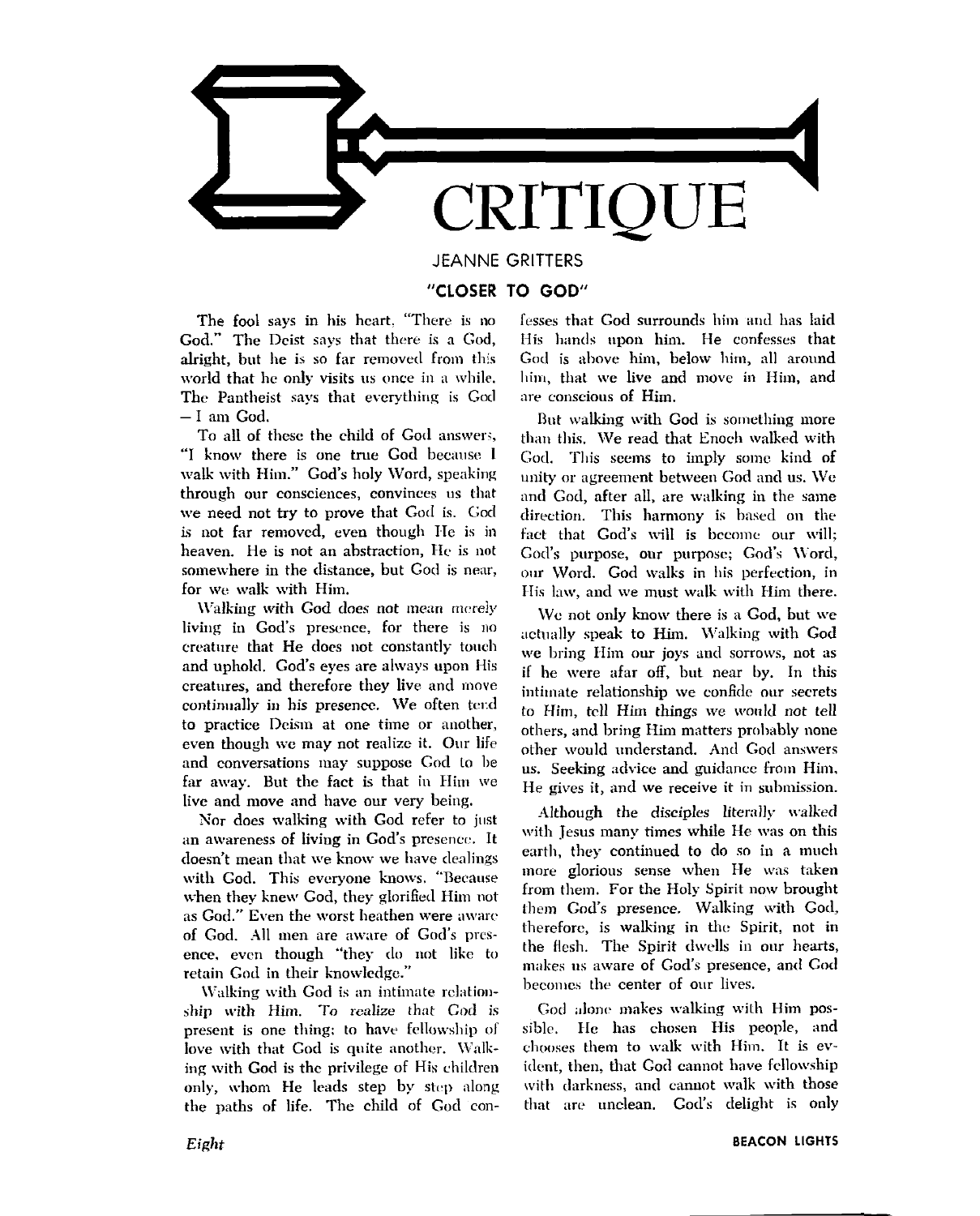with the perfect, with those that walk in harmony with His law.

To walk with God, we must also find God. We cannot accidentally come across Him here or there, for He is not at the disposal of anyone. God must make Himself able to be found by us. He does this through His holy revelation. There and there alone God wills that His people shall find Him. Yet even then we need God to illumine and enlighten our eyes and minds, so that we can consciously come in contact with Him. In this way we learn to know who and what our God is, and about His friendship and love toward us.

This walking with God is now carried on in the midst of this world. Our lives will clearly show that we walk with God. This is part of the putting on of our new man. We understand that walking with God forbids the friendship of the world. "If any man love the world, the love of God is not in him." How popular it is today to try to be friends of both God and the world! God is jealous of His friendship, however, and does not allow us to walk with both Himself and the world. And we would not, either, for what more could we desire than the friendship of God? We cannot walk with God and also walk where God could not walk. We cannot walk with God and also sit in the scorner's seat.

Today we can only walk with God in a very small way. While we are still on earth, we are imperfect, and we are often inclined to stumble along the way. Our gift from God of walking with Him now becomes more precious to us as judgment day comes nearer and nearer. We eagerly look forward to the time when we will one day walk with our Lord in complete and beautiful perfection.



There is no interpreter.

- PHARAOH'S OFFICERS

There is with Him an Interpreter, one among a thousand.

 $-EL<sub>HH</sub>$ 

Leaving Goodwill, Christian went on in his journey. He knew that he would soon come to Interpreter's house. For the Narrow Way, which led from the Strait Gate, would not be without the landmark of an occasional house of Interpreter. Christian, from the Book in his hand, knew Interpreter. For he petitioned Him for direction in The Way in this fashion: "Teach me to do Thy will; for Thou art my God. Thy Spirit is good; lead me into the land of uprightness" (Ps. 143:10). On he went to that land, con-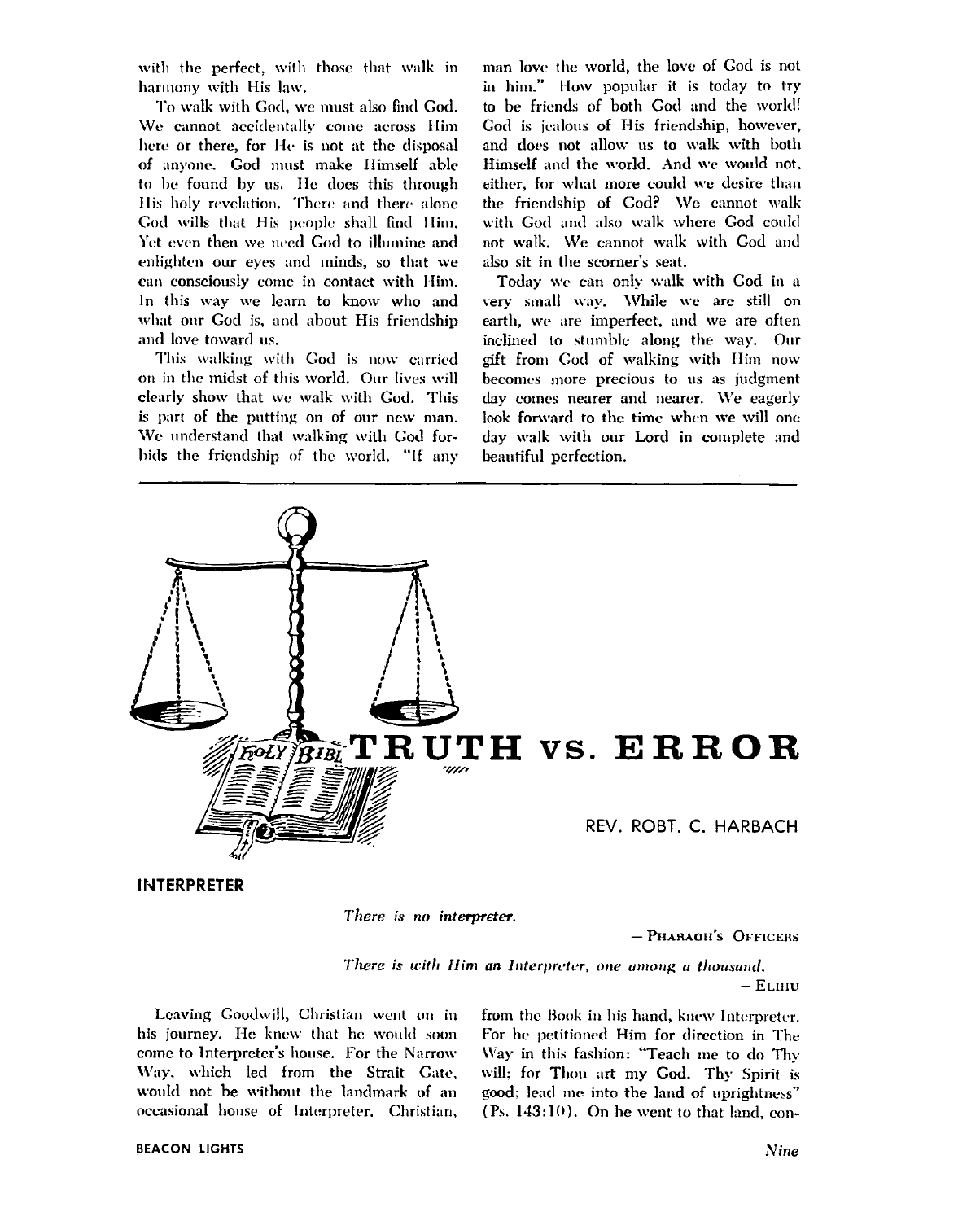fident of the promise in his Book. "When He, the Spirit of truth is come, He will guide you in all truth  $\ldots$  and He will show you things to come" (John 16:13).

Upon reaching Interpreter's house, he knocked and knocked at the door, as it turned out to be necessary, over and over again. He was used to a good deal of persistent knocking, by now, as you recall his experience at the Strait Gate. Of course, Christian had already met one interpreter in Evangelist. For you must know by now that every minister of the Word is an interpreter, and every true church is **nn** interpreter's house. As you advance in your pilgrim journey, you stop at Interpreter's house twice each Lord's Day. There you knock at the door by praying over, reading, hearing the Word, meditating on it, knowing daily the experience of it, and daily observing its fulfilment in The Way and in the world. Remember. in Mr. Worldly-wiseman's church, the largest in Moralitytown, there was no place for Interpreter. In that church, neither the surpliccd Dr. Glossalalia, nor his main line congregation, would understand Interpreter.

Christian, going to Mt. Zion, would call regularly at Interpreter's house to be shown such things as would help him on **his** journey, and which would prove to be "excellent things." For the realities of the faith are the most real things in life to the believer. Other people see no sense whatever in the rooms of Interpreter's house. They **are** a riddle and an offence to them. It takes a spiritual mind not only to appreciate this story of our pilgrim and his progress, but also get into its depths. I Cor. 2:14; Matt. 13:11. At last, Christian was greeted at the door with Interpreter's own, "Come in." Inwardly he rejoiced, "I was glad when they said unto me, 'Let us go into the house of the Lord' " (Ps. **122:** 1 ). The Interpreter further announced that he would be shown "that which will be profitable unto thee." Covenant children will enjoy the pictures and people met in this house, but they will be well on in the covenant life before they will be able to say that this house has been profitable to them. Interpreter had His man there, a minister of the Word, with a lamp, the Word itself. In the light of that lamp they entered a room where was a portrait of a man. The

portrait was of one with a very serious face (remember Goodwill?), eyes riveted on heaven, the best of books in his hands, the law of truth written indelibly on his lips, a crucified world behind his back, standing as a prophet preaching to Israel, and a crown of gold hanging over his head.

"What does this mean?" Christian asked. \lark that. Christian asked, not Graceless, which is what he is by nature. But Graceless, who is that and nothing more, does not ask such a question, does not concern himself with it, and would not understand any one of Intcrprctcr's explanations. Yet ministers, and all who would prepare for the ministry, ought to examine this portrait and Interpreter's exposition of it line by line, and clause by clause, to seek close conformity to it, and should teach their auditors to avoid entrusting themselves to the guidance of any who are wholly unlike this parabolic representation. Strange, yet true, that neither Interpreter nor His honsc are understood by many professing to be members of His house. They are unable to appreciate Interpreter's man, and unable to discern the man in the portrait. Disillusioned with thc clurch institute and the ordained ministry, they have made the man in the picture the Holy Spirit, In this way they refuse to recognize "the only man whom the Lord of the place . . . has authorized," and to honor and receive him "to be thy guide." They recognize no duly called, ordained and sent minister of the Gospel. It is such a man. not the Holy Spirit (Interpreter himself!). who is destined "to have glory for his reward." Such a man in **his** ministry is both a father (I Cor. 4:5) and a mother (Gal. **4:19)** in Zion.

Led by hand he was shown another, large room. Never swept, it was thick with dust. A man came in and began to sweep. The room was soon crammed with huge, billowing clouds of dust. Christian, choking, dabbed at watery eyes. The dust was then allowed to settle, revealing the room as dirty, at least, as before. Interpreter then commanded a beautiful young woman who stood hy to sprinkle the room with water, which on doing, the room was easily swept and quickly restored to order. The room represents the heart of man in his natural state of original sin and corruptions of his fallen nature. The whole man is defiled.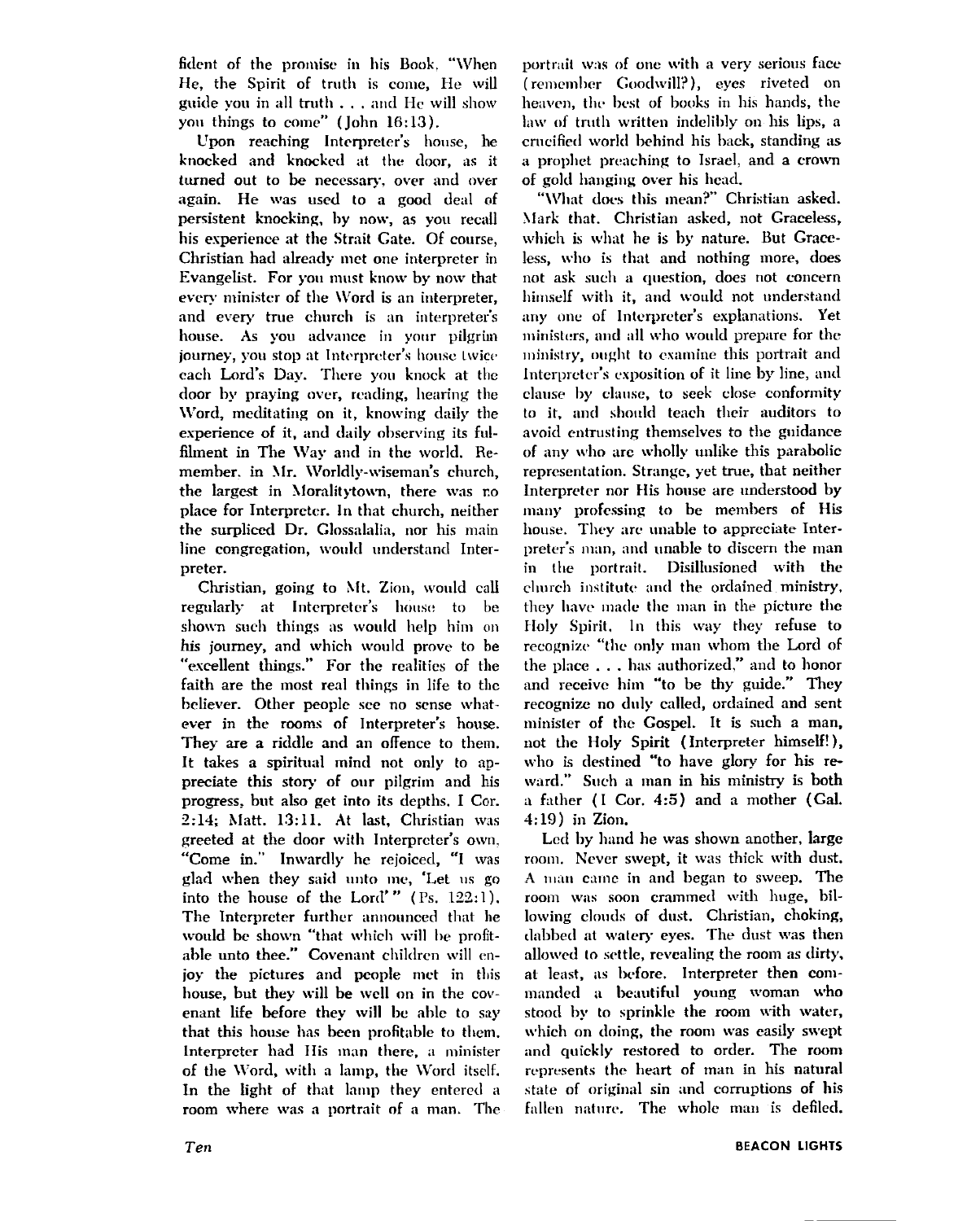The man sweeping, a holy, just and good man, is the law. But the natural man has an inbred aversion to him, to his strictness, severity and high spirituality. He harbors enmity toward the self-denial the law demands, to its exacting prohibitions of his favorite sin, to the awful sentence it denounces against every transgression, and even to Him who gave the law. The young maiden sprinkling with water (Heb. 10:22) is the Gospel. Sin is conquered and the soul purified through faith in the Gospel. So the believer's heart is made fit for the King of Glory to dwell in it (John  $15:3, 4$ ).

Next they came to a tiny room where two little children sat on two little chairs. The oldest was Passion, the other, Patience. The former was fretful, restless and discontented. The latter was calm, composed, satisfied. The reason was that Passion would have all his best things now, whereas Patience is for waiting, to have his best things in the world to come. Passion has the atheistical spirit of dialectical materialism. Patience has the spirit of saints' perseverance and endurance. Passion found more in that old adage, "A bird in the hand is worth two in the bush," than in any of the directives of that best of books. He looked upon religion as that old Jew, Mordecai Levy, who taught that religion is the opiate of the people. By this he meant that with religion a man becomes satisfied with mere "pie-in-the-sky," whereas anyone knows that a pie in the stomach is worth two in the sky. Strange, though, that now today, because of taking to Levy's insidious philosophy, opiates have become the opiate of the people! But, as our dedicated traveler learned, this bird-in-the-hand, or piein-the-stomach philosophy, in the end, will leave its adherents with "nothing but rags." Notice, too, that Passion and Patience are depicted as children. Patience is simple, as a child. Passion is childish.

The next scene was that of a fire burning against a wall, with a man dashing buckets of water over it, yet, unquenchable, it only burned higher and hotter. The mysterv was solved when Christian, taken to the other side of the wall, saw there a man secretly pouring oil into the fire through a hole in the wall. The fire is the work of grace in the soul. The devil tries to extinguish it. Christ continually pours in the

oil of his grace and Spirit. Only faith can see how the work of grace is maintained in the soul. In this picture, we have a very careful presentation of the doctrine of final perseverance, guarding against its abuse. What we have here is efficacious grace keeping the Christian, who does not backslide for many years only to be revived before the closing scene! But his path becomes brighter and brighter, and that despite the depraved nature and the attacks of Satan to quench that holy flame.

After one other very wonderful spiritual dramatization presented before his eye, which demonstrates the truth of the kingdom of heaven suffering violence and the violent taking it by force, Christian requested, "Now let me go on." But Interpreter wisely and graciously detained him, to show him a little more. The novice must learn that the time spent acquiring true knowledge and spiritual discernment is not wasted, though it may seem to interrupt true progress, or to interfere with active service to the Lord. With this instructive tour, Christian was grounded in hope and fear, qualities very lacking in many young people today. Hope is an anchor of the soul. Fear is the ballast of our ship on the sea of life  $(I$  Pet. 1:13-17), a godly fear, not the servile fear of unbelief, a fear lest we displease the King. Without the proper balance of spiritual graces, the young believer becomes unstable, unwatchful and uncomfortable. Then like Absalom he gets "hung up." Comfort comes in the way of watchfulness, diligence and perseverance in the commandments. Hasn't the church of modern history learned that from Mr. Bearlike since 1563?

I.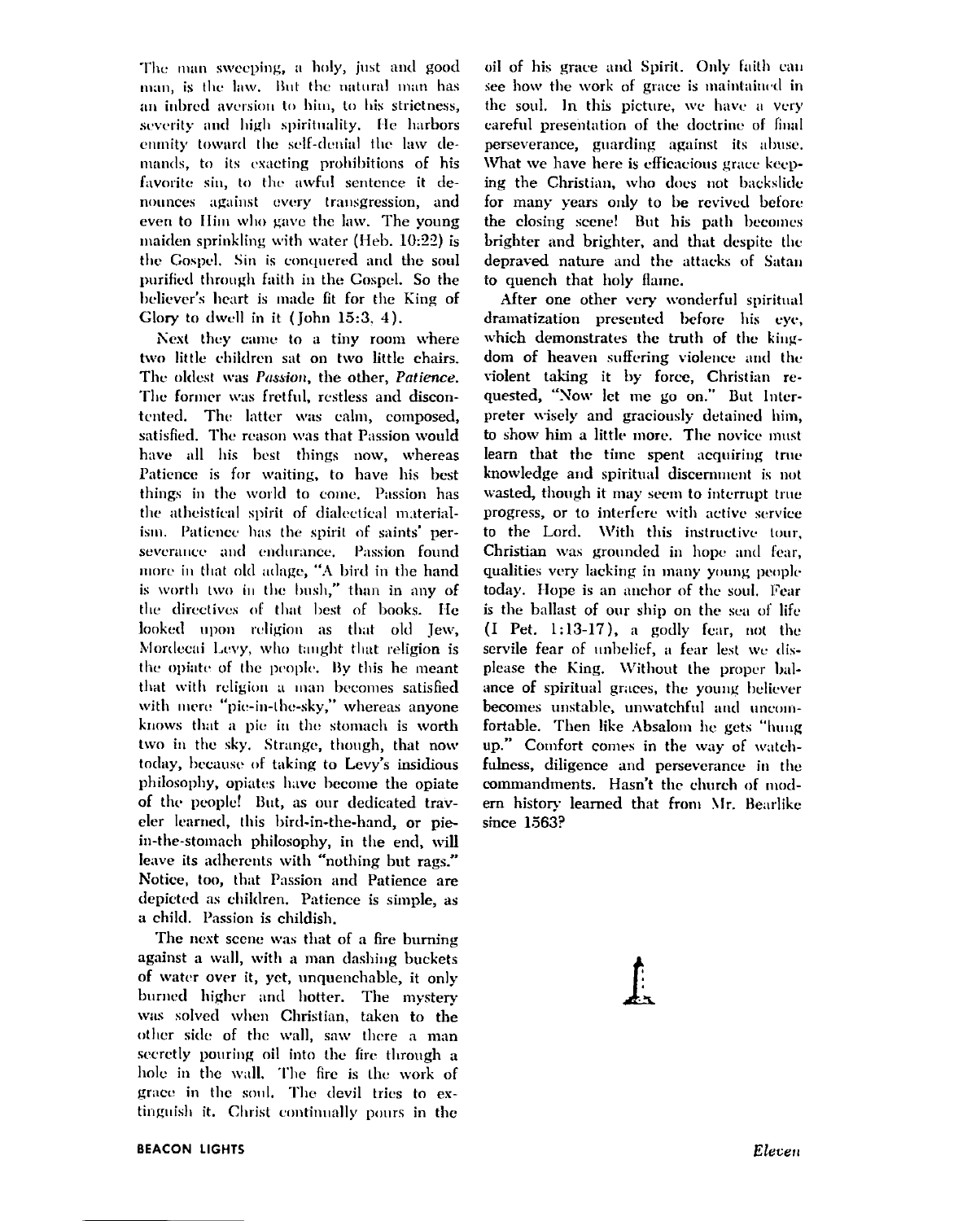#### **Know Your Bible Quiz Book**

 $bu$  Amos R. WELLS

Baker Book House, 135 pages, \$1.50

Know Your Bible Quiz Book, written by Amos R. Wells, is divided into thirty sections, each section containing fifty questions. The questions range from difficult to simple, most of them lying between the two extremes. A book like this would be ideal for the after recess program of Young People's Society, since all the answers are based only on thc Bib!e.

LOIS **HOEKSEMA** 

#### **Who, What, Where Bible Quizzes**

by MAX STILSON

Baker Book House, 93 pages, \$1.50

 $Who, What, Where Bible Quizzes written$ I)y **Alas** Stilson is another book that would be ideal for Young People's Society or Sunday School, but also for children and adults who wish to increase their knowledge of the Bible. As its title suggests, this book is divided into three parts of eighteen quizzes each. Each quiz is made up of twenty questions, dealing with who, what, or where. Although at times some of the questions arc awkwardly phrased, most of the questions are clear to the reader.

LOIS HOEKSEMA

#### **The New Testament in Crossword Puzzles**

**by LUCILLE JOHNSON** 

Baker Book Housc, **\$1.50** 

This book written by Lucille Johnson, not only presents a challenge and pastime, but an opportunity to learn more about the Bible. There are niany quotations from the Bible, with a word or two missing. To fill in the puzzle the words must be supplied. People of all ages would find this book interesting, but it would be of particular interest to teenagers.

LOIS HOEKSEMA

#### **We Need You Here, Lord - Prayers From the City**

by ANDREW W. BLACKWOOD JR.

Bakcr Rook House, 121 pages, \$3.95 This hook is a collection of prayers prayed by the author, pastor of the Covenant Presbyterian Church, Atlanta, Georgia. These prayers come close to being profane. They speak of nothing soundly Reformed, minimizing our salvation, the focal point of our lives. Instead these prayers emphasize and condone the Social Gospel and the small things of life. They are characterized by the informal and flippant "talking to God" that we hear so much of today. There is no do111)t in my niind that this \look **has** no place in a covenant home.

LOIS HOEKSEMA

#### **The Bible Quiz Book**

*by* Frederick Hall

Baker Book House, 140 pages, \$1.50

This book written by Frederick Hall, is divided into seven sections, each presenting a different type of quiz. Included in these sections are quizzes about different characters from the Bible, true or false quizzes, and questions about retold stories. All but a few of these questions have correct answers. This is due to the fact that in a few cases the author took the higher critical point of view. We, who accept the Bible by faith, could not subscribe to these answers. However, I recommend using this book if it is used with discretion.

LOIS HOEKSEMA

#### **Tongues, Healing, and You**  *by* Don Hillis

Bakcr Book House, 63 pages, \$1.00

*Toryues,* IleuIing, **cmd** You. I)y Don Ilillis is **n** book which discusses the problem of tongues and healing in the world today. The anthor divided his book into two parts, one dealing **with** tongues, thc other with healing. Since the church has the Holy Spirit in its heart, and is not concerned with the present emphasis on tongues and healing, we would not find this book worthwhile to have in our homes.

LOIS HOEKSEMA

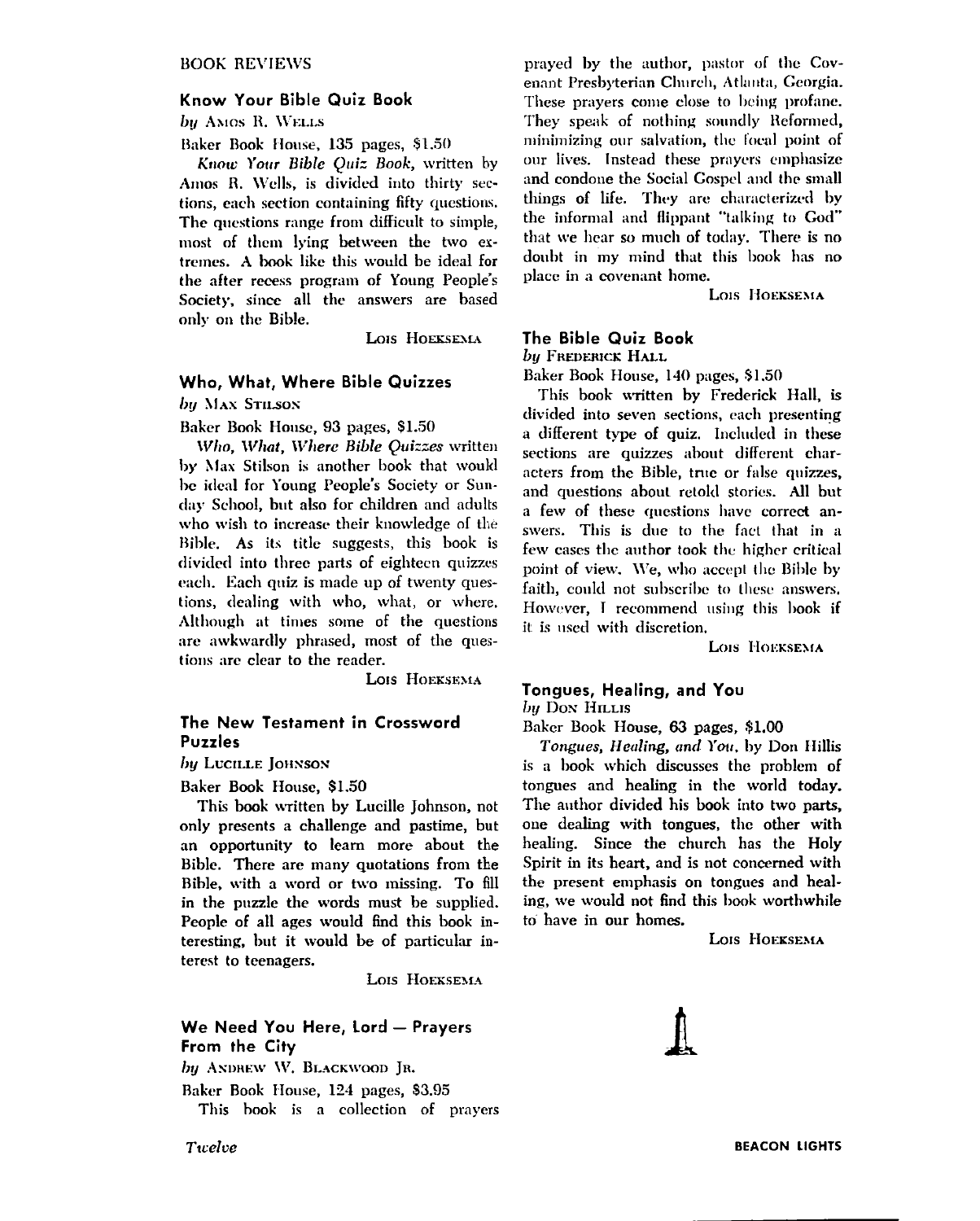

### from, for, and about our churches

**KAREN LUBBERS** 

#### Miscellaneous

Mr. and Mrs. John Holleman from South Holland celebrated their forty-fifth wedding anniversary with an open house on November 21 in the church.

The Grand Rapids area churches have recently been honored to hear all of our seminarians preach their first sermons. Their hard work certainly is evidenced in these first visits to the pulpit.

On December 22, the Sunday School children of the Loveland Church presented their Christmas program at 7:30 p.m.

A Christmas Mass Meeting was held at First Church in Grand Rapids at 2:15 p.m. for the area young people. The Junior Society of that church provided refreshments after the program.

The Choir of our Covenant Chr. High School sang at the Holland Home on December 15. A resident of the home presented them with a gift  $-$  a picture of the Roman Colosseum.

#### **Births**

Mr. and Mrs. Lamm Lubbers of South Holland, a son.

Mr. and Mrs. Pete Miedema of Hudsonville, a son.

Mr. and Mrs. Leon Kamps of Hudsonville, a son.

Mr. and Mrs. Edwin Gritters of Redlands, a son,

#### Membership

Confession of faith was made by the following young people in South Holland Church: Donald Bruinsma, Richard Flikkema, Cornelia Lenting, Joan Zandstra, and John R. Zandstra.

Mr. Robert Koontz was received into full communion at our South Holland Church from Our Saviour's Evangelical Lutheran Church.

#### **Our Servicemen**

The address of Robert Koontz of South Holland is:

Robert K. Koontz Sr. B56-94-46 Co. 699 **Recruit Training Command** Great Lakes, Illinois 60088

Mr. Koontz is serving in the Navy.

#### **Our Pastors**

Rev. Engelsma spoke in the Loveland Chr. School on the birth of our Lord on Dec. 24.

The address of Rev. and Mrs. George Lubbers, who are presently doing mission work in Jamaica, is:

Rev. and Mrs. George Lubbers Garadet Heights, Coral Gardens Montigo Bay, P.O. General Delivery Jamaica, West Indies

From "The Ledger," published by the Loveland Chr. School, this worth-while quotation: ". . . all believers are priests. As a priest, each believer has vital work to do in the Church and also in his daily life in God's world. Essentially, his labor is to consecrate himself and all his family, possessions, and labor to God in thankful love." DE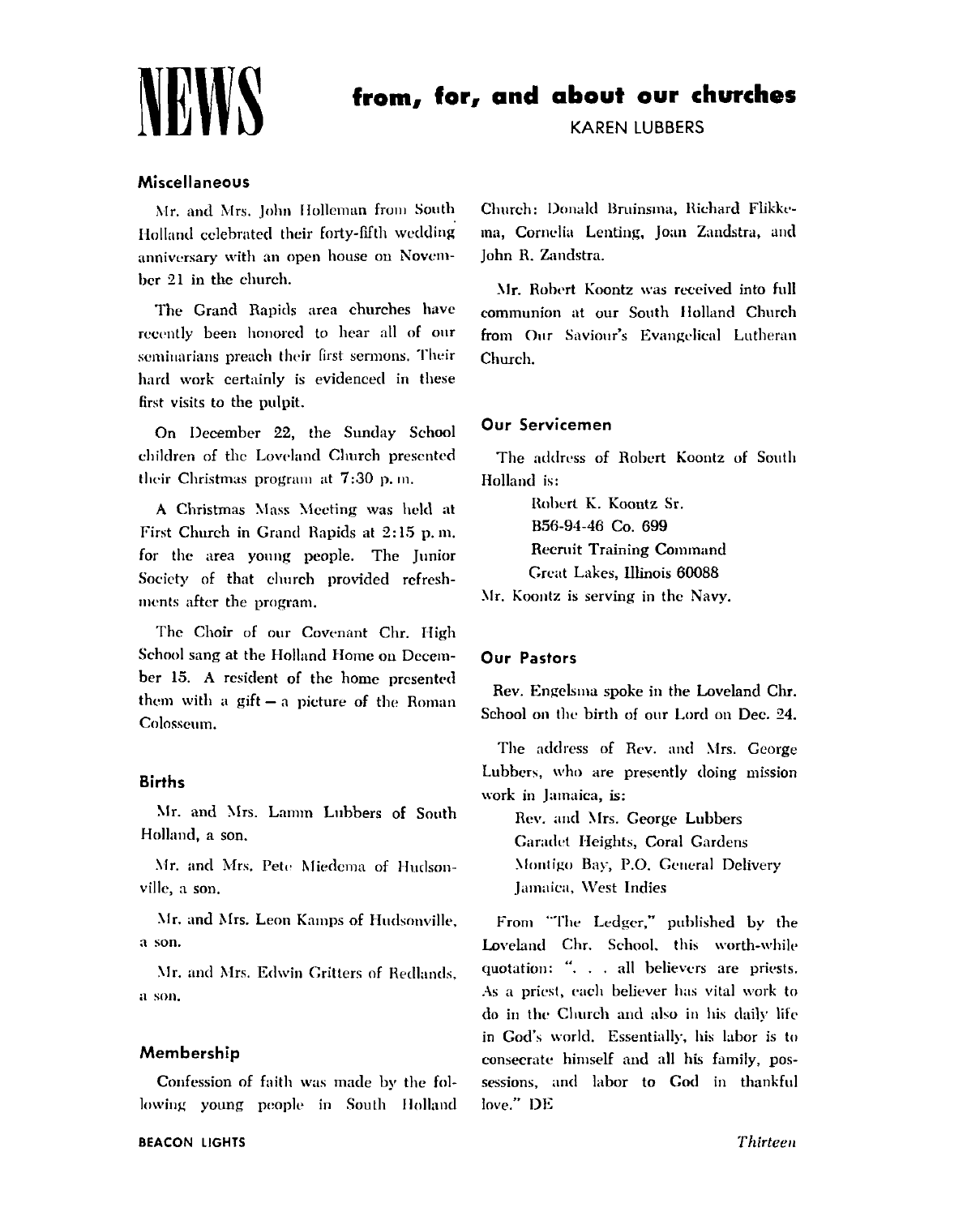NOTE: The following sonnet first appeared in the Covenant Christian High School student paper, The Crier.

#### **WINTER COMES**

The eerie echoing wing-song of the geese Spreads south across the cooling cloud-grey skies To tell that winter's cold white hand shall sieze The helpless land and all that therein lies. So, too, the ever-dying trees do print The tale of their demise in glorious leaf In many colors, each o'erlaid with tint Of frost that winter etches in relief. Then slowly varicolored leaves turn brown. E'en that which makes them lively soon is gone; Then laughing children cruelly crush them down. The gripping hand of winter pities none. E'en so the winters of our souls foretell Their comings; milder, if we heed them well.

DAN KOERNER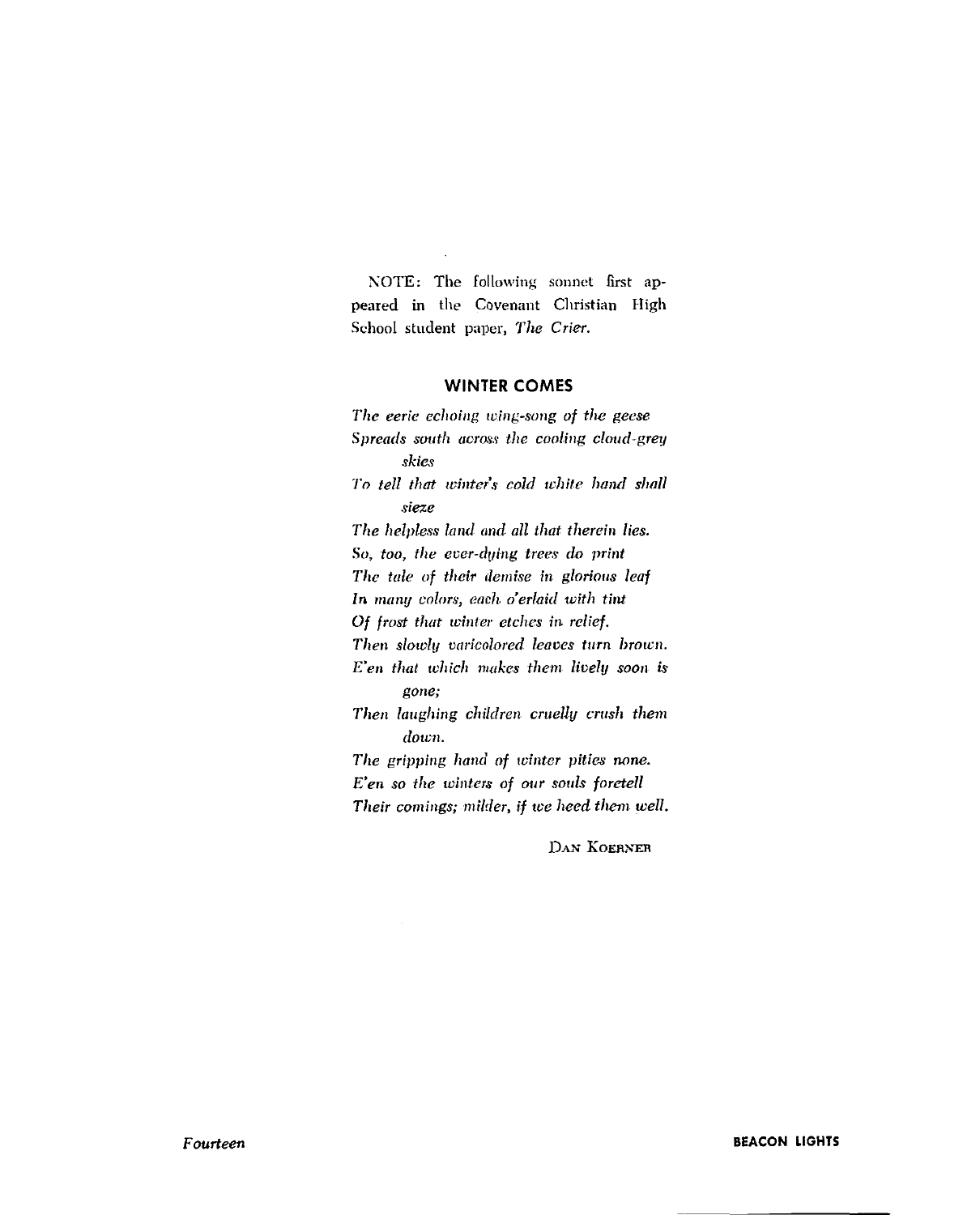#### **BEACON LIGHTS INDEX - VOLUME 29**

| Article                                                 | Author | No.    | Page     |
|---------------------------------------------------------|--------|--------|----------|
| $- A -$                                                 |        |        |          |
|                                                         |        | 9      | 2        |
| An Inheritance Among Them Who Are SanctifiedG.L.        |        | 10     | 5        |
| Armed for Battle                                        |        | 8      | 6        |
| $-B-$                                                   |        |        |          |
| <b>Book Review</b>                                      |        |        |          |
|                                                         |        | 10     | 12       |
|                                                         |        | 10     | 12       |
| The New Testament in Crossword Puzzles L.H.             |        | 10     | 12       |
|                                                         |        | 10     | 12       |
|                                                         |        | 10     | 12       |
|                                                         |        | 2      | 9        |
|                                                         |        | 10     | 12       |
|                                                         |        | 7      | 6        |
|                                                         |        | 10     | 2        |
|                                                         |        |        |          |
| $-C-$                                                   |        |        |          |
|                                                         |        | з      | 5        |
|                                                         |        | 4      | 12.      |
|                                                         |        | 2      | 1        |
| Christian's Responsibility Toward Urban Problems Br.Wg. |        | 10     | 2        |
|                                                         |        | 7      | 10       |
|                                                         |        | 10     | 8        |
|                                                         |        | 2<br>в | 5        |
| 1969 Convention, Delegates to manufacturers R.V.O.      |        | 4      | 2        |
|                                                         |        | 4      | 10<br>15 |
| Convention Speeches                                     |        |        |          |
|                                                         |        | 6      | 7        |
|                                                         |        | 6      | 13       |
|                                                         |        | 3      | 10       |
| $-E -$                                                  |        |        |          |
|                                                         |        | 5      | 12       |
|                                                         |        |        |          |
| $- F -$                                                 |        |        |          |
|                                                         |        | 3      | 9        |
|                                                         |        | 10     | 3        |
|                                                         |        | 3      | 4        |
| $-G -$                                                  |        |        |          |
| Generation Gap and                                      |        |        |          |
|                                                         |        | 3      |          |
|                                                         |        | 9      | 2<br>6   |
|                                                         |        |        |          |
| $- H -$                                                 |        |        |          |
| Hagar and Islimael in Biblical Allegory (TVE) R.C.H.    |        | з      | 6        |
| Hagar and the Promise of a Son (TVE) R.C.H.             |        | 1      | 4        |
|                                                         |        |        |          |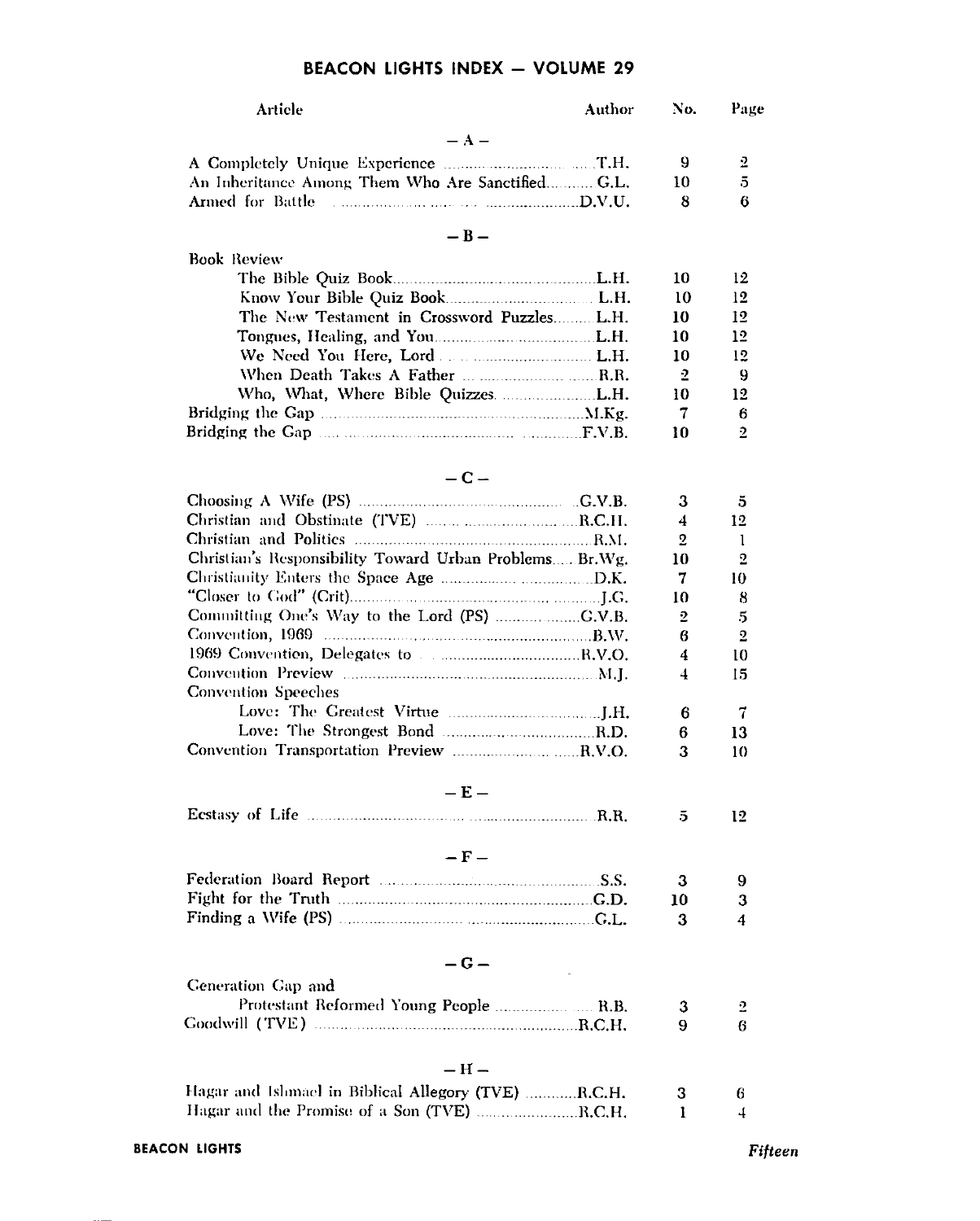| Article                                                  | Author | No.            | Page |
|----------------------------------------------------------|--------|----------------|------|
|                                                          |        | 9              | 4    |
|                                                          |        | 7              | 1    |
|                                                          |        | 7              | 7    |
|                                                          |        | 1              | 9    |
| $-I-$                                                    |        |                |      |
| Interpretation of History: An Introduction (Crit) A.L.   |        | 2              | 2    |
|                                                          |        | 10             | 9    |
| Ishmael Blessed and in the Covenant (TVE) R.C.H.         |        | $\overline{2}$ | 7    |
| $-1-$                                                    |        |                |      |
|                                                          |        | 10             | 7    |
| $-L-$                                                    |        |                |      |
| Laying Down Life for His Sheep (Editorial)    R.G.M.     |        | 2              | 1    |
|                                                          |        | 7              | 2    |
| "Listen!"                                                |        | 1              | 8    |
|                                                          |        | 5              | 10   |
|                                                          |        | 4              | 1    |
|                                                          |        | 8              | 2    |
|                                                          |        | 10             | ı    |
|                                                          |        | 1              | 1    |
|                                                          |        |                |      |
| $-M -$                                                   |        |                |      |
|                                                          |        | 4              | 2    |
| Missions: Young People in Missions R.V.O.                |        | 5              | 3    |
|                                                          |        | 8              | 4    |
| -0-                                                      |        |                |      |
| Our God Given Environment (Editorial) C.R.               |        | 5              | 1    |
| $- P -$                                                  |        |                |      |
|                                                          |        | 5              | 6    |
|                                                          |        | 5              | 2    |
|                                                          |        | 5              | 8    |
|                                                          |        |                |      |
| $-R -$                                                   |        |                |      |
|                                                          |        | 8              | 1    |
| $-S-$                                                    |        |                |      |
|                                                          |        | 4              | 11   |
|                                                          |        | 3              | ı    |
|                                                          |        | 4              | 2    |
|                                                          |        | 8              | 8    |
|                                                          |        | 1              | 7    |
| Stop Becoming Unequally Yoked with Unbelievers (PS) G.L. |        | 8              | 10   |
|                                                          |        | 1              | 2    |
| $-T-$                                                    |        |                |      |
| Teaching and Interpreting American History (Crit) A.L.   |        | 4              | 8    |
| Teaching American Literature Antithetically (Crit) A.L.  |        | 7              | 4    |
|                                                          |        | 9              | 1    |
|                                                          |        |                |      |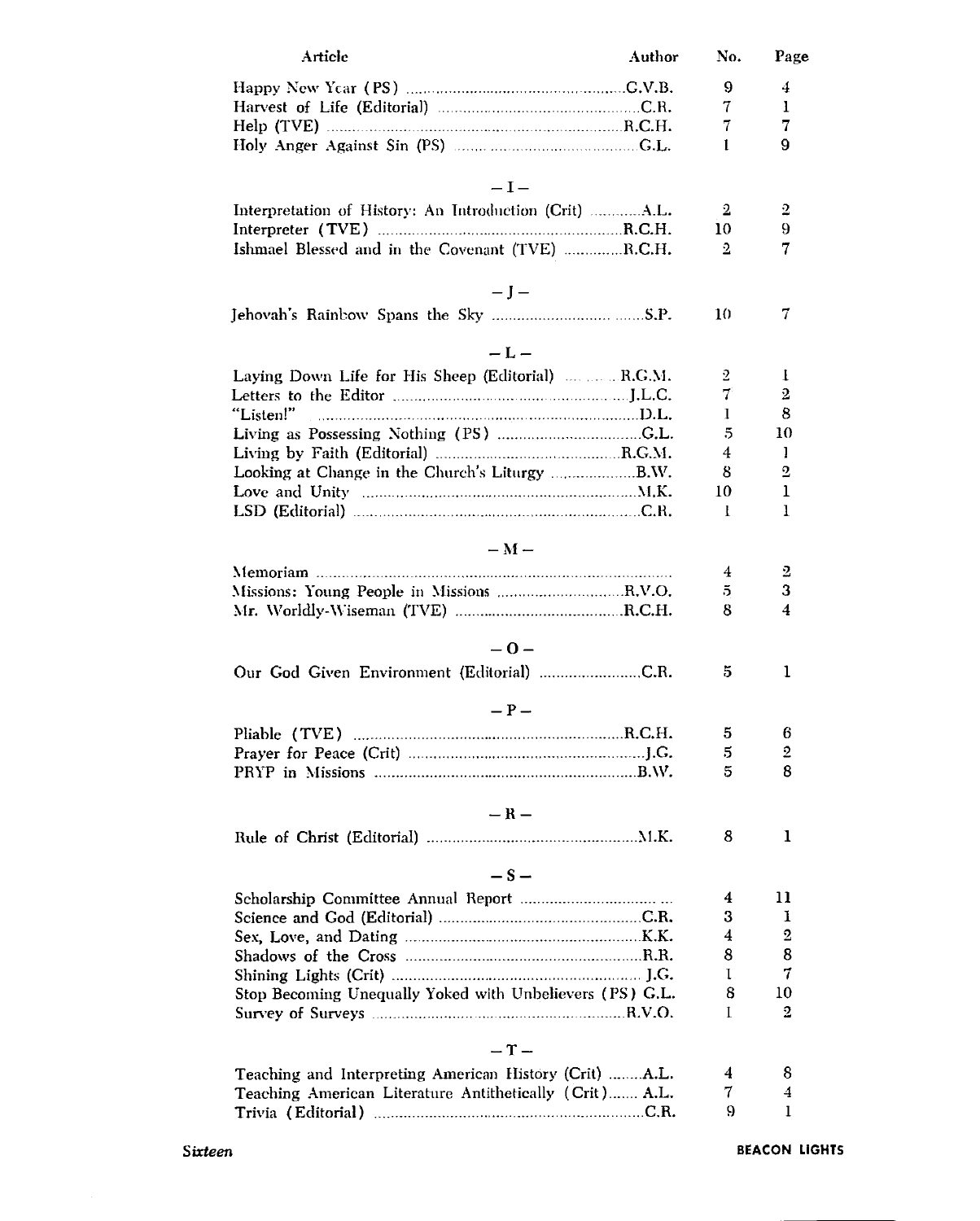| Article      | Author                               | No.    | Page   |
|--------------|--------------------------------------|--------|--------|
|              | $-\mathbf{U}$ –                      |        |        |
|              |                                      | 7      | 2      |
|              |                                      |        |        |
|              | $- W -$                              |        |        |
|              |                                      | 6<br>7 | ı<br>9 |
|              |                                      | 10     | 14     |
|              |                                      |        |        |
|              | PS - From the Pastor's Study         |        |        |
|              | TVE - Truth vs. Error                |        |        |
|              | Crit - Critique                      |        |        |
| Author's Key |                                      |        |        |
|              | A.L. - Agatha Lubbers                |        |        |
|              | $B.Wg. - Ben Wigger$                 |        |        |
|              | B.W. - Beth Westra                   |        |        |
|              | Br.Wg. - Bern Wigger                 |        |        |
|              | C.R. - Calvin Reitsma                |        |        |
|              | D.L. - Dave Lanting                  |        |        |
|              | D.K. - Dan Koerner                   |        |        |
|              | D.V.U. - Donna Van Uffelen           |        |        |
|              | G.D. - Glenda Doezema                |        |        |
|              | F.V.B. - Frank Van Baren             |        |        |
|              | G.L. - Rev. G. Lubbers               |        |        |
|              | $C.V.B. - Rev. G. Van Baren$         |        |        |
|              | $\Gamma$ , $G$ . $-$ Jeanne Gritters |        |        |
|              | Rev. J.H. $-$ Rev. J. Heys           |        |        |
|              | J.H. - Judy Henson                   |        |        |
|              | J.L.C. – Mr. J. Locker Clugston      |        |        |
|              | K.K. – Ken Kuiper                    |        |        |
|              | K.L. - Karen Lubbers                 |        |        |
|              | L.H. - Lois Hoeksema                 |        |        |
|              | M.J. - Meindert Joosten              |        |        |
|              | M.K. - Mary Kamps                    |        |        |
|              | M.Kg. - Mary Kregel                  |        |        |
|              | P.V.S. - Pete Vander Schaaf          |        |        |
|              | R.C.H. - Rev. R. C. Harbach          |        |        |
|              | $R.B. - Ruth Bol$                    |        |        |
|              | R.D. - Rev. R. Decker                |        |        |
|              | R.G.M. - Rev. R. G. Moore            |        |        |
|              | R.M. - Randy Meyer                   |        |        |
|              | R.R. – Rosalynn Reitsma              |        |        |
|              | R.V.O. - Ron Van Overloop            |        |        |
|              | $S.P. - Sue Porte$                   |        |        |
|              | S.S. – Sue Swart                     |        |        |
|              | T.H. - Tim Heemstra                  |        |        |